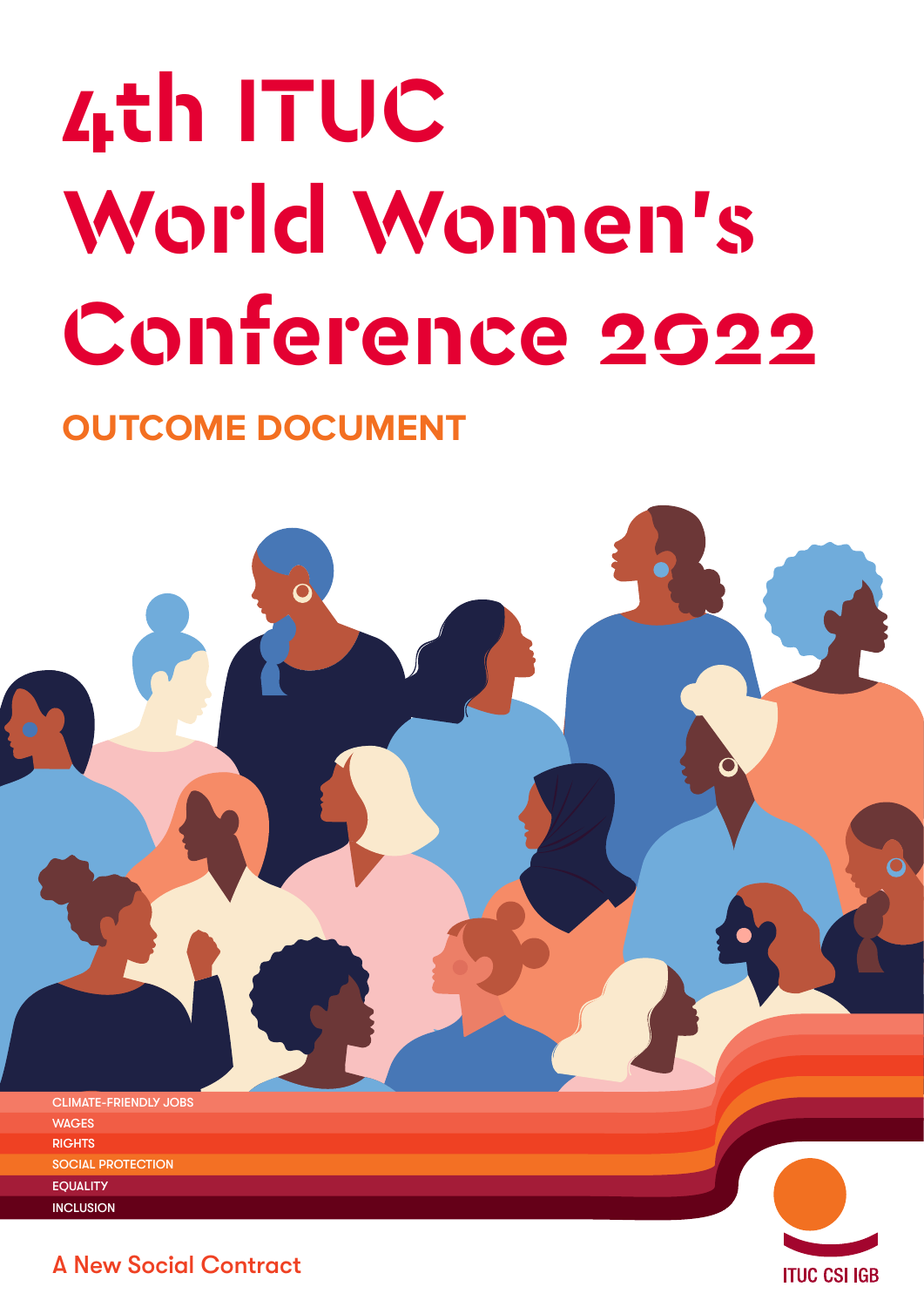### **Contents**

| <b>Introduction</b>                                                     | 3               |
|-------------------------------------------------------------------------|-----------------|
| A New Social Contract rooted in a gender-transformative agenda          | 3               |
| <b>Building a care economy</b>                                          | 5.              |
| Eradicating gender-based violence and harassment in the world of work   | 7               |
| Upholding gender equality and inclusion for peace and democracy         | 8               |
| Realising equal pay for work of equal value for all                     | 9               |
| <b>Towards universal gender-responsive social protection systems</b>    | 11              |
| <b>Ensure a gender-transformative just transition</b>                   | 13 <sup>°</sup> |
| Equitable access to skills development, training and life-long learning | 15              |
| <b>Building women's transformational leadership</b>                     | 17              |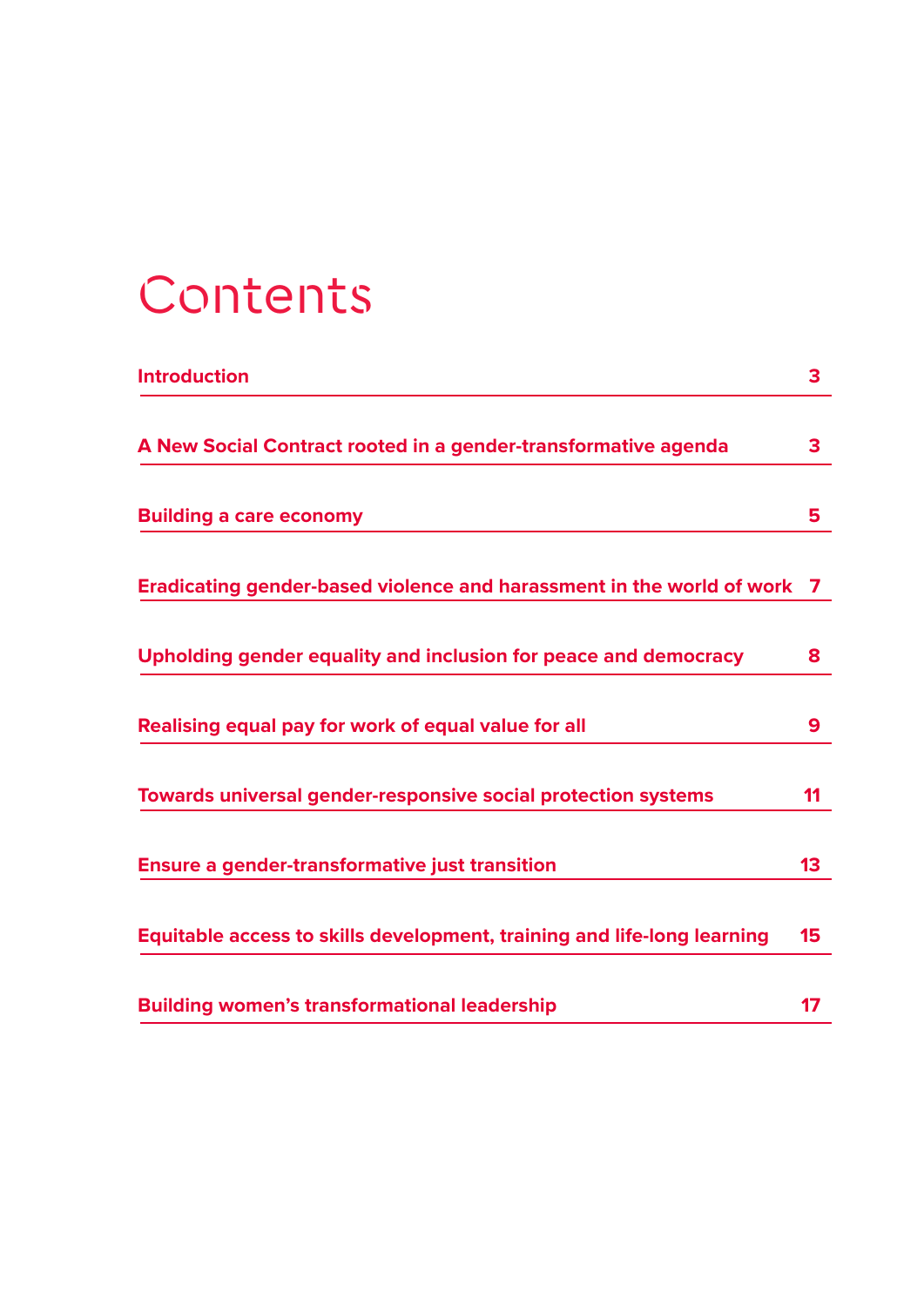### <span id="page-2-0"></span>Introduction

The 4th ITUC World Women's Conference takes place at a crucial time for workers and the trade union movement. The world is still navigating a global health pandemic that continues to claim lives, cause serious illness and affect people's livelihoods. The current socio-economic crisis brings along an unprecedented loss of jobs and income. An estimated 8.8 per cent of total working hours were lost for the whole of 2020, the equivalent of the hours worked in one year by 255 million full-time workers. This is approximately four times greater than the number lost during the 2009 global financial crisis.

While this is a crisis that affects us all, not all are affected in the same way, nor to the same degree. The effects of COVID-19 pandemic are not gender neutral. The pandemic has exposed the unequal impact of the crisis in terms of women's position in the labour market and the distribution of care work. Understanding the gendered impacts of the current crisis is crucial to shaping the most effective, efficient and fair responses for a gender-equitable recovery with resilience.

### A New Social Contract rooted in a gender-transformative agenda

We know that the world entered the current crisis with an equality deficit, particularly related to women in the labour market: the global gender gap in labour force participation was still estimated at 27 percentage points in 2019; the gender pay gap persists at around 20 per cent globally; and 60 per cent of the world's people cannot count on the security of full social protection, women being the most left behind.

Women have lost around US\$800 billion in income during the pandemic – the combined GDP of some 98 countries. Young women, racialised women, women migrant workers, Indigenous women,

women in the informal economy – including domestic workers – as well as disabled women, who were highly vulnerable even before the current crisis, have been particularly hit hard by the pandemic due to inadequate levels of labour protections.

Women already performed three times as much unpaid care work as men. With the crisis, the unequal distribution of increased care demands keeps affecting women disproportionately. In addition to the care dimension, we have also witnessed a surge in domestic violence, particularly due to confinement measures,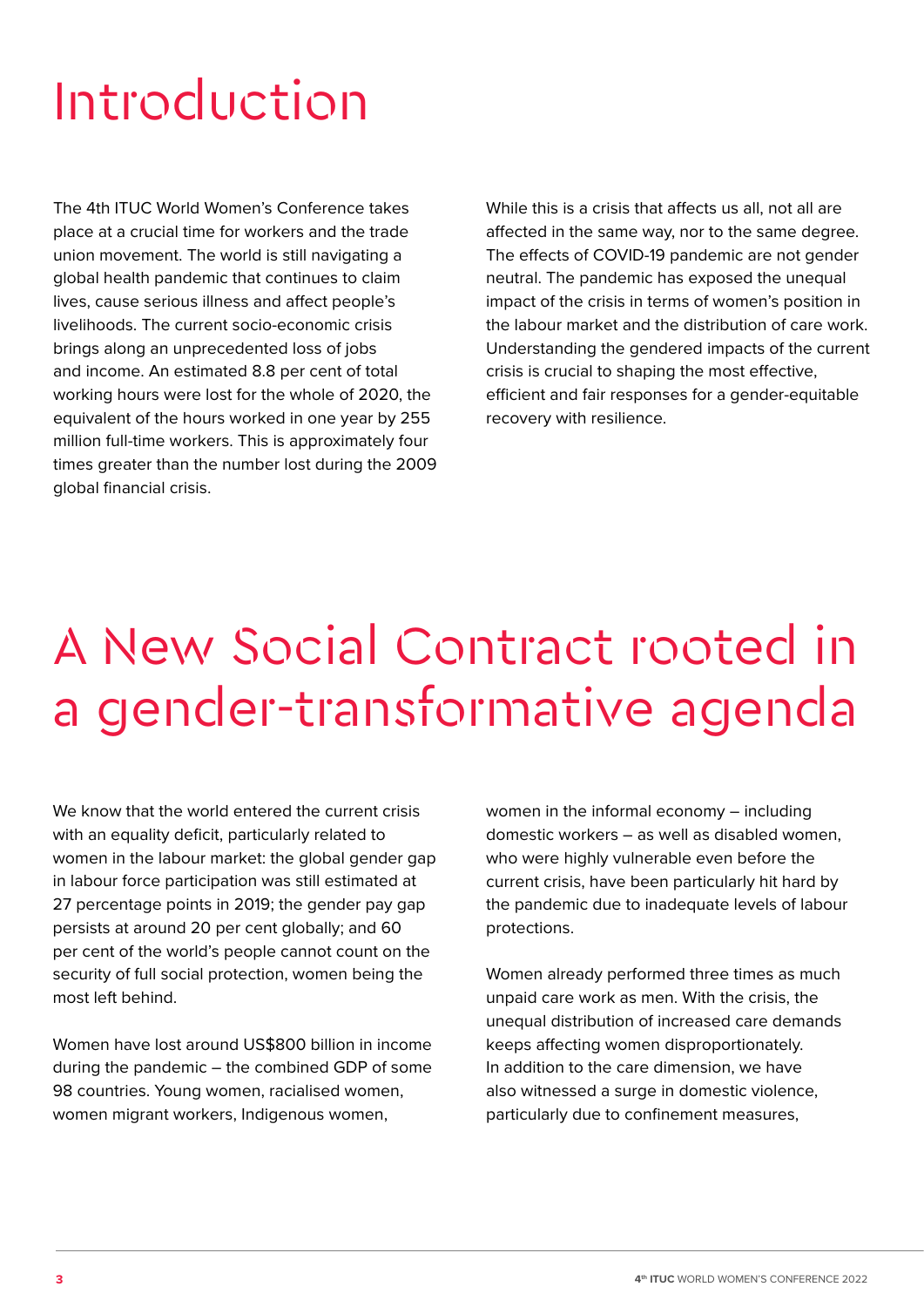as well as rising incidents of gender-based violence and harassment against workers in frontline sectors, such as food, retail, health and care services, education, and cleaning. The increase in teleworking carries with it the risk of a corresponding increase in "cyberbullying".

Globally, women have been disproportionately hit in terms of job losses: between 2019 and 2020, women's employment declined by 4.2 per cent, representing a drop of 54 million jobs, while men's employment declined by 3 per cent, or 60 million jobs. Additionally, following the most recent ILO estimates, there were 13 million fewer women in employment in 2021 compared to 2019 (while men's employment recovered to 2019 levels). If the observed data in 2022 confirm these estimates, only 43.2 per cent of the world's working-age women were employed in 2021, compared to 68.6 per cent of working-age men, which means that in 2021 women were 25.4 percentage points less likely to be in employment than men.<sup>1</sup> This scenario suggests that women's working lives are likely to be disrupted over an extended period unless appropriate measures are adopted.

Therefore, we need both urgent and long-term gender-responsive policies, pushing back the waves of austerity from governments concerned about deficit and debt sustainability. These policies include **pro-employment and gender-responsive macroeconomic frameworks, including fiscal, monetary, industrial, sectoral, and inclusive labour market policies.** 

Domestic resource mobilisation through progressive taxation, as well as enhanced multilateral cooperation, with debt relief and cooperation on taxation (combatting tax avoidance and evasion), will be key to enabling countries to put these policies in place<sup>2</sup> and to step up investment capacities.

Workers demand globally a **New Social Contract**, rooted in a gender-transformative agenda, for recovery and resilience:

- **1. Jobs:** climate-friendly jobs with just transition. Investments in the care economy are crucial in this respect, creating millions of new jobs, decent jobs, and offering the opportunity to formalise current informal care jobs.
- **2. Rights:** the promise of the ILO Centenary Declaration of rights and protections for all workers, irrespective of employment arrangements and including occupational health and safety.
- **3. Wages:** minimum living wages, established through statutory processes or collective bargaining, as set out in the ILO Centenary Declaration.
- **4. Universal social protection:** social protection for all, with a global social protection fund for the poorest countries.
- **5. Equality:** equality of incomes with minimum income for those not in employment – and equality of gender and race. The elimination of gender-based violence and harassment is nonnegotiable in the context of achieving a gender-equal labour market.
- **6. Inclusion:** a peaceful world and a just, rightsbased development model realised through the promise of the SDGs and multilateral reform.

<sup>1</sup> See ILO, *Building Forward Fairer: Women's rights to work and at work at the core of the COVID-19 recovery,* July 2021: [https://www.ilo.org/gender/](https://www.ilo.org/gender/Informationresources/Publications/WCMS_814499/lang--en/index.htm)  [Informationresources/Publications/WCMS\\_814499/lang--en/index.htm.](https://www.ilo.org/gender/Informationresources/Publications/WCMS_814499/lang--en/index.htm)

<sup>2</sup> See ITUC, *Financing Recovery and Building the Economy of the Future,* April 2021: [https://www.ituc-csi.org/financing-recovery-report.](https://www.ituc-csi.org/financing-recovery-report)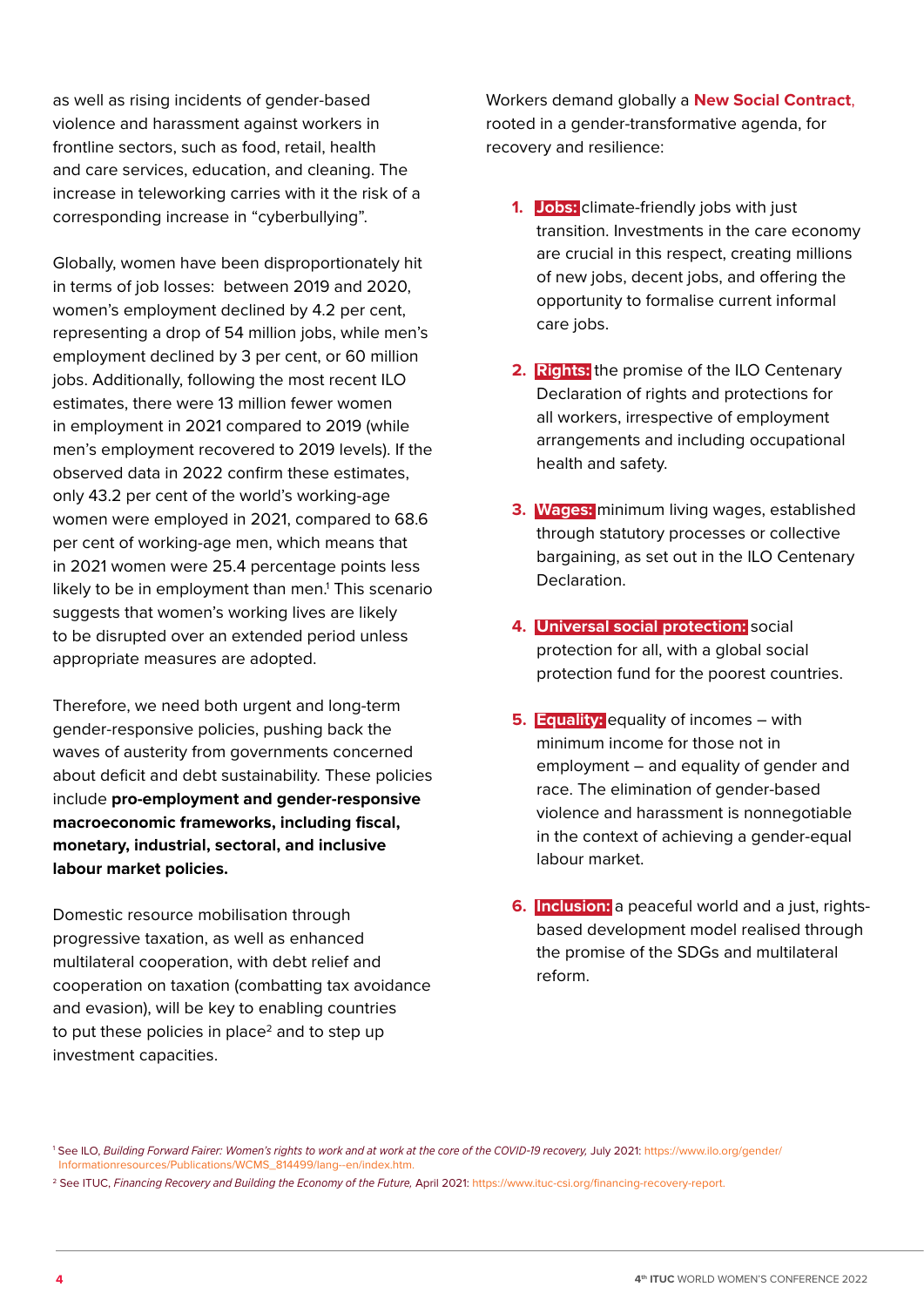<span id="page-4-0"></span>The implementation of all these demands is crucial for the realisation of the SDGs. **This is what SDG 8 and SDG 5 are telling us3, and strong labour market institutions, with social dialogue and collective bargaining, are pivotal** in this respect.

### *The 4th ITUC World Women's Conference calls for:*

- 1. A New Social Contract, rooted in a gendertransformative and inclusive agenda for recovery and resilience, in line with **SDG 8** and **SDG 5** and based on **strong labour market institutions along with social dialogue and collective bargaining.**
- 2. The adoption of pro-employment and **gender-responsive macroeconomic frameworks, including fiscal, monetary, industrial, sectoral, and inclusive labour market policies.** Enhanced multilateral

cooperation, with debt relief and cooperation on taxation, is key to enabling countries to put these in place.

**3.** An **intersectional approach to recovery**  to dismantle traditional and persistent structural barriers at the intersections of class, gender, race, ethnicity, sexual orientation, gender identity, and migrant, Indigenous and disability status and to address the needs of those already left behind.

# Building a care economy

The workers' demands for a New Social Contract set a global target for the creation of 575 million new jobs by 2030 and formalisation of at least one billion informal workers, representing half of the total global informal economy.4

**Investments in the care economy are at the heart of these demands for job creation, including formalisation of care workers in the informal economy.** As pointed out by the United Nations

secretary-general, around 269 million new jobs could be created by 2030 if investments in education, health and social work were doubled.<sup>5</sup> As demographics shift, with many countries facing aging populations, the demand for care is expected to grow exponentially. Almost 40 per cent of all projected job opportunities in emerging professions will be created in the care sector between 2020 and 2023.<sup>6</sup> Since women are often the primary caregivers for both children and aging

<sup>3</sup> See ITUC, *SDG 8 as a New Social Contract for a job-rich recovery and resilience,* July 2021: [https://www.ituc-csi.org/sdg8-as-a-new-social-contract-for-a-job](https://www.ituc-csi.org/sdg8-as-a-new-social-contract-for-a-job-rich-recovery-and-resilience)  [rich-recovery-and-resilience.](https://www.ituc-csi.org/sdg8-as-a-new-social-contract-for-a-job-rich-recovery-and-resilience)

<sup>4</sup> See ITUC, *Just Jobs campaign brief - Creating jobs: what can governments do?*: [https://www.ituc-csi.org/just-jobs-campaign-brief-creating.](https://www.ituc-csi.org/just-jobs-campaign-brief-creating)

<sup>&</sup>lt;sup>5</sup> See the UN secretary-general's policy brief *Investing in Jobs and Social Protection for Poverty Eradication and a Sustainable Recovery: [https://www.un.org/](https://www.un.org/sites/un2.un.org/files/sg_policy_brief_on_jobs_and_social_protection_sept_2021.pdf)*  [sites/un2.un.org/files/sg\\_policy\\_brief\\_on\\_jobs\\_and\\_social\\_protection\\_sept\\_2021.pdf.](https://www.un.org/sites/un2.un.org/files/sg_policy_brief_on_jobs_and_social_protection_sept_2021.pdf) See ILO, *Greater investment in care could create almost 300 million jobs:* [https://www.ilo.org/global/about-the-ilo/newsroom/news/WCMS\\_838469/lang--en/index.htm.](https://www.ilo.org/global/about-the-ilo/newsroom/news/WCMS_838469/lang--en/index.htm.)

<sup>6</sup> World Economic Forum: [https://www.weforum.org/agenda/2021/05/care-economy-emerging-job-opportunities/.](https://www.weforum.org/agenda/2021/05/care-economy-emerging-job-opportunities/)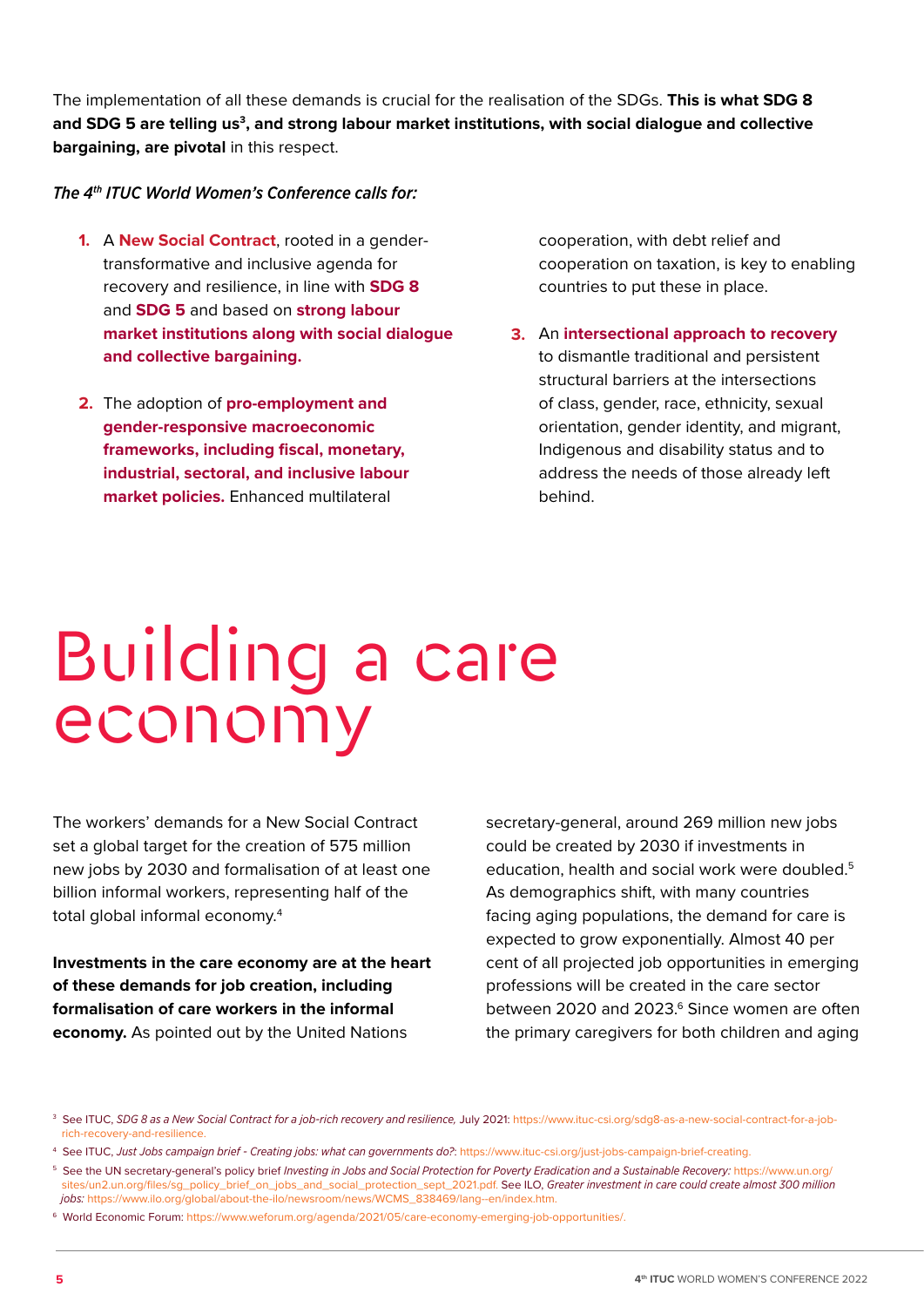relatives, **building a robust care economy through adequate public investments in care services and adoption of family-friendly policies can enable women's effective labour-force participation while promoting a more equitable sharing of unpaid care responsibilities.** 

Investing in care – health, education, child and aged care and other social care services – can create millions of new decent jobs for women and also enable women's effective participation in the broader economy.7 **Quality public health, care and education services should be available and accessible if we are to build fairer, more inclusive, and dignified societies.** 

**Trade unions call for public investments by allocating increased levels of national GDP in the care economy.**

A solid care economy and women's full and equal economic participation can only be realised if based on **strong public policies, active labour market policies leading to more equitable sharing of family responsibilities and other care responsibilities, and flexible working arrangements on a gender-neutral basis. This should be supported by strong gender-inclusive collective bargaining at national, sectoral and workplace level, where women should have a more prominent role.** Awareness-raising campaigns and initiatives are also crucial in this respect to fight patriarchy and address gender norms and stereotypes.

Too many care workers – two-thirds of the global care workforce are women – are still trapped in underpaid, precarious, and informal jobs. **Care jobs need to be decent, with safe working conditions, and adequately remunerated – including equal pay for work of equal value and covered by social protection.**

The pandemic has exponentially aggravated the situations of care workers, who were already disadvantaged by systemic discrimination and occupational segregation. **Ensuring a wellregulated care sector is of the essence:** uphold labour and trade union rights of care workers who, in the case of domestic work, for example, are often migrant women and from black and minority ethnic communities; ensure formalisation of informal care work; revalue care work to ensure that it is paid according to its value, promoting professionalisation; and avoid de-skilling.

**Organising care workers** is of paramount importance to ensure decent jobs in care: trade unions need to prioritise this in their political agendas and operational plans.

- **4.** The implementation of comprehensive care economy frameworks<sup>8</sup> based on the **recognition, reduction** and **redistribution** of unpaid care work with income; rewards for care work and more and decent jobs; and ensuring **representation** of care workers through collective bargaining and social dialogue.
- **5. Public investments of adequate levels of national GDP in the care economy,** creating millions of new decent jobs for women, enabling women's effective participation in the broader economy, and ensuring universal access to quality public health, care and education services.
- **6.** The adoption of **strong gender-responsive public policies and active labour market policies, as well as family-friendly workplace polices, incentivising a more equitable sharing of family responsibilities**

 $^{\rm 7}$  "Given the gender composition of care employment, care services expansion creates new jobs, particularly in female-dominated occupations and sectors." Moreover, "given the substantially higher labour intensity of care work, each dollar spent on the care sector has the potential to generate two to three times more jobs than if the same dollar was to be spent on other sectors such as physical infrastructure and construction." See UN-Women and ILO, *A Guide to Public Investments in the Care Economy,* March 2021: [https://www.unwomen.org/sites/default/files/Headquarters/Attachments/Sections/Library/](https://www.unwomen.org/sites/default/files/Headquarters/Attachments/Sections/Library/Publications/2021/Policy-tool-Care-economy-en.pdf)  [Publications/2021/Policy-tool-Care-economy-en.pdf](https://www.unwomen.org/sites/default/files/Headquarters/Attachments/Sections/Library/Publications/2021/Policy-tool-Care-economy-en.pdf) 

<sup>&</sup>lt;sup>8</sup> See ILO, Care work and care jobs for the future of decent work, 2018: [https://www.ilo.org/wcmsp5/groups/public/---dgreports/---dcomm/---publ/documents/](https://www.ilo.org/wcmsp5/groups/public/---dgreports/---dcomm/---publ/documents/publication/wcms_633166.pdf)  [publication/wcms\\_633166.pdf](https://www.ilo.org/wcmsp5/groups/public/---dgreports/---dcomm/---publ/documents/publication/wcms_633166.pdf)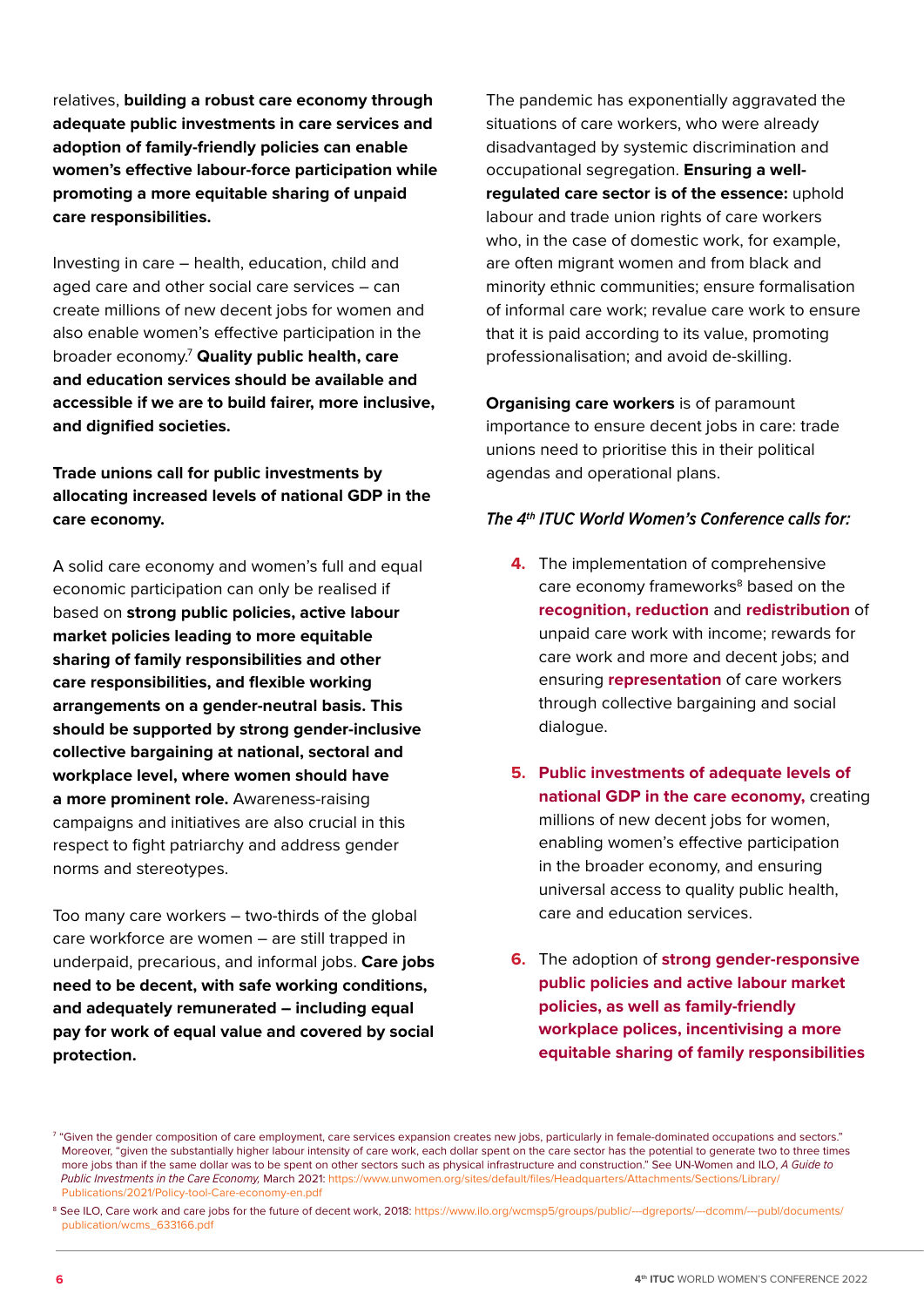<span id="page-6-0"></span>**and other care responsibilities and promoting flexible working arrangements on a gender-neutral basis.** To this end, awareness-raising campaigns are necessary to fight patriarchy and address gender norms and stereotypes.

A **well-regulated care economy to fight 7. systemic discrimination and occupational segregation:** care jobs need to be formal and decent, with safe working conditions, free from gender-based violence and harassment, and adequately remunerated, including equal pay for work of equal value, and covered by social protection.

Measures need to be put in place to revalue care work and recognise its social and economic contribution by promoting professionalisation and avoiding de-skilling.

- **8.** A **stronger role for women** in collective bargaining, reflected in the participation of women in collective bargaining teams and the inclusion of gender equality provisions/ clauses in collective bargaining agreements.
- **9. Organising care workers** as a priority within trade union political agendas and operational plans.

### Eradicating gender-based violence and harassment in the world of work

Since the 3rd ITUC World Women's Conference in 2017, we celebrated the historical adoption of ILO Convention 190 and Recommendation 206 in June 2019. These instruments enshrine the right of everyone to a world of work free from violence and harassment, including gender-based violence and harassment. The adoption of these ILO instruments is the result of many years of lobby, advocacy and campaigning by women in unions, supported by allied civil society organisations.

The pandemic and its related emergency measures triggered a surge in gender-based violence and

harassment, including domestic violence, in the form of physical, psychological and economic abuse. This has devastating impacts on women's lives, and it also brings about adverse economic consequences for women's livelihoods (hampering their ability to access, maintain and evolve in paid work). Therefore, not addressing violence and harassment in the world of work implies economic costs too.9

The ratification and effective implementation of C190 and its accompanying R206 is more urgent than ever.<sup>10</sup> As shown by experiences in

<sup>9</sup> An increase in violence against women by one percentage point is associated with a nine per cent lower level of economic activity – see IMF, *How Domestic Violence is a Threat to Economic Development*, 2021: [https://blogs.imf.org/2021/11/24/how-domestic-violence-is-a-threat-to-economic-development/?utm\\_](https://blogs.imf.org/2021/11/24/how-domestic-violence-is-a-threat-to-economic-development/?utm_medium=email&utm_source=govdelivery)  [medium=email&utm\\_source=govdelivery.](https://blogs.imf.org/2021/11/24/how-domestic-violence-is-a-threat-to-economic-development/?utm_medium=email&utm_source=govdelivery)

<sup>&</sup>lt;sup>10</sup> To date, ten governments have ratified C190 – Argentina, Namibia, Somalia, Ecuador, Mauritius, Greece, Italy, Uruguay, Fiji and South Africa – and over 20 governments are in the process of doing so.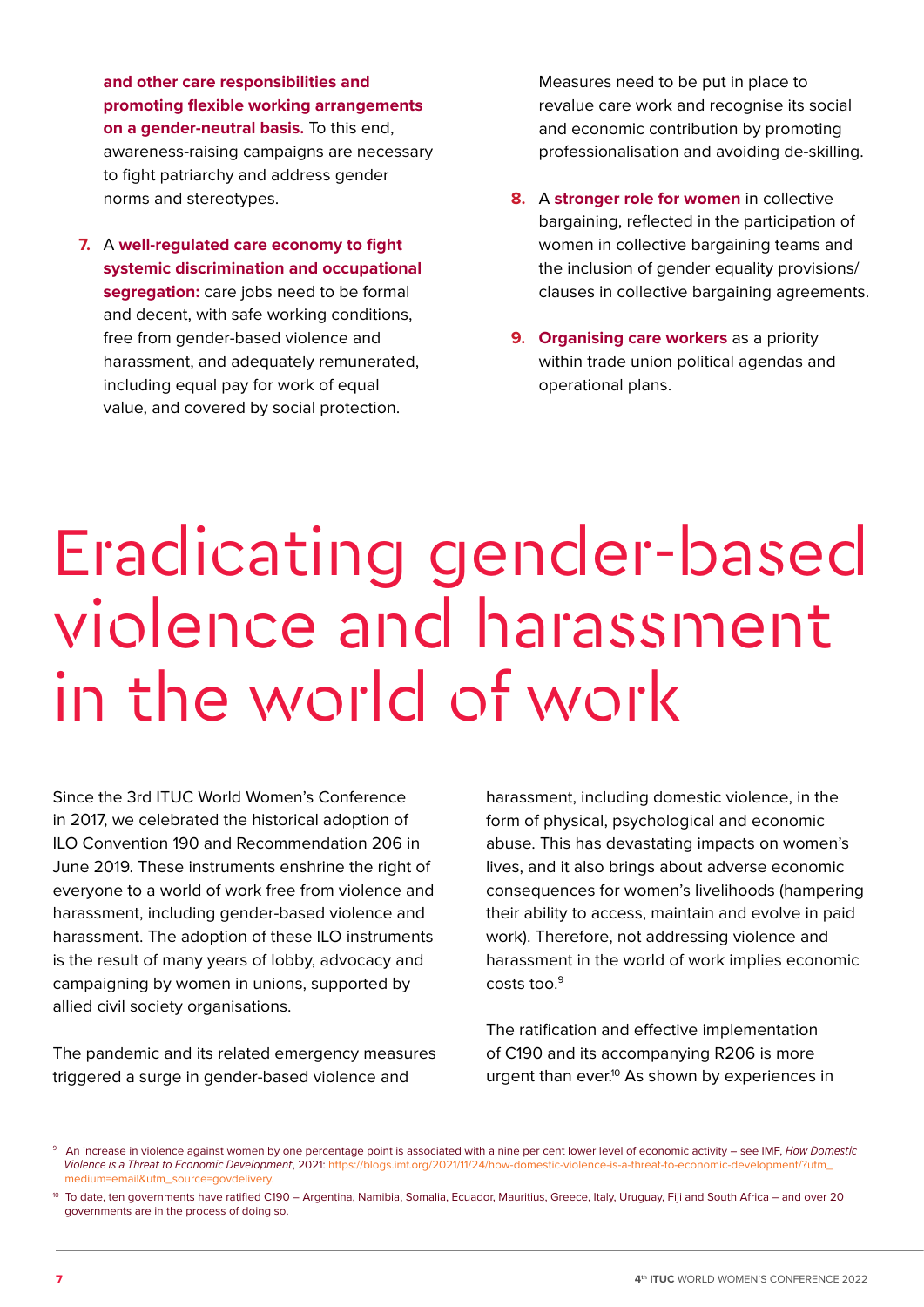<span id="page-7-0"></span>many countries, awareness raising, lobbying and advocacy campaigns, and strategic alliances with civil society organisations, women's rights organisations and feminist movements are instrumental for trade unions to make progress on ratifications. However, ratification without effective implementation is worthless. **The provisions of C190 and R206 need to be implemented into national legislation and regulations, and the engagement of social partners in this process is equally fundamental.** 

**Collective bargaining agreements between social partners** at sector and workplace level are also crucial in this respect and sometimes can pave the way to the actual ratification.

#### *The 4th ITUC World Women's Conference calls for:*

### **10. The ratification and effective implementation of C190 and R206.**

The ITUC and its affiliates reaffirm their engagement in campaigning for the wide ratification of C190, reforms in national law and policies, the adoption of workplace policies and the inclusion of relevant measures in collective bargaining agreements, in line with the provisions in C190 and R206.

**11.** An **intersectional approach in the implementation of C190 and R206.**

# Upholding gender equality and inclusion for peace and democracy

Equality and inclusion are at the heart of peace, democracy and the workers' call for a New Social Contract.

People and workers across the globe continue to experience attacks on their human and labour rights. In extreme situations, such as in countries at risk, women even face threats against their lives simply because of the fact of being women. Trade union international solidarity is crucial to supporting sister organisations all over the world, supporting union organising, making clear the responsibilities of governments to the international community,

and contributing to a truly inclusive multilateral system where women have a crucial role for the maintenance and promotion of peace and security.<sup>11</sup>

It must be pointed out that countries where democracies are in place are not immune to autocratic tendencies that threaten people's and workers' rights. Populist right-wing political forces have gained traction in many countries. Moreover, the pandemic has aggravated existing racism, xenophobia, and discrimination and exploitation against migrant workers, LGBTQI+ persons, Indigenous peoples and persons of colour.

11 See UN Resolution 1325 on Women, Peace and Security: [http://unscr.com/en/resolutions/doc/1325.](http://unscr.com/en/resolutions/doc/1325)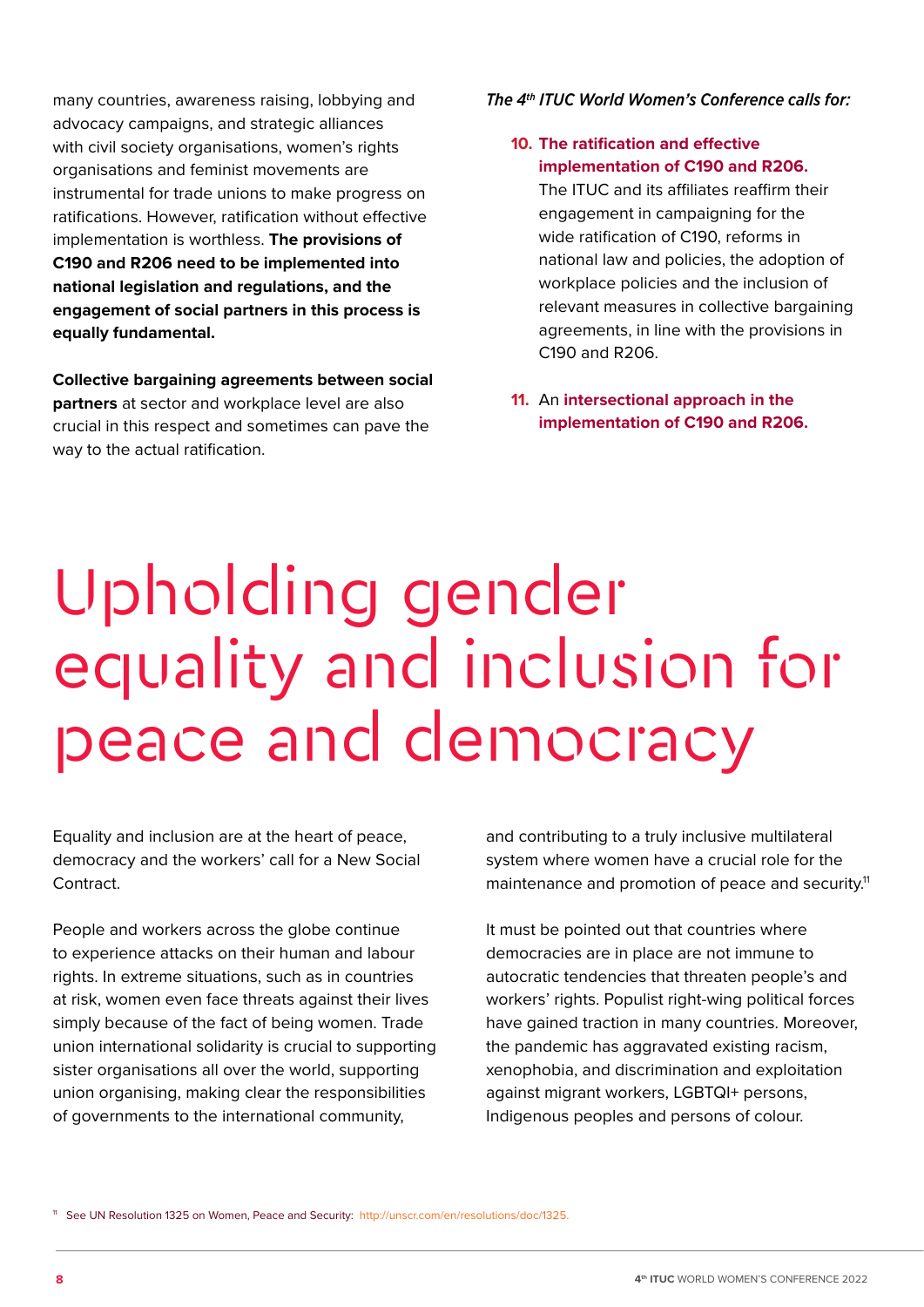<span id="page-8-0"></span>Trade unions must remain vigilant in the face of these threats and reaffirm their commitment to defending fundamental rights and freedoms and to fighting discrimination, extremism, violence and intolerance everywhere.<sup>12</sup>

#### *The 4th ITUC World Women's Conference:*

- **12.** reaffirms the commitment of trade unions to shaping a **world free of all forms of discrimination based on gender, class, race, ethnicity, ideology, religion, sexual orientation and gender identity, or other grounds, and the intersection of those;**
- **13.** demands universal ratification and effective implementation of **ILO Convention 111;**
- **14.** reaffirms the centrality of **trade union international solidarity** and engagement for a **rights-based development model** with a **renewed multilateral system;**
- **15.** urges trade union organisations to ensure the **inclusive nature of their own structures, agendas, and processes** and to achieve equal and equitable **representation of women in the leadership of trade unions;**
- **16.** insists that trade union organisations ensure women's equal participation and full involvement in all efforts for the maintenance and promotion of peace and security, including in peace negotiations and peace processes.

# Realising equal pay for work of equal value for all

The lack of equal pay for work of equal value is one of the main factors hampering equitable and inclusive labour markets, with **a gender pay gap persisting at around 20 per cent globally.13** 

SDG 8 enshrines equal pay amongst its targets, underscoring that **an equitable and inclusive world of work is a precondition to gender equality and societal progress overall** (SDG 5).

Women's lower pay – combined with their greater concentration in part-time, informal, and precarious work as well as career breaks or job loss due to their disproportional share in taking up unpaid care work – leads to **women's higher risk of poverty,** especially true nowadays in a crisis scenario. Women's lower pay also contributes to their lower social security contributions, and in turn **inadequate or even inexistent social security entitlements,** leaving them especially vulnerable in old age.<sup>14</sup>

Gender pay gaps depend on many reasons and factors, including occupational **sectoral** 

<sup>&</sup>lt;sup>12</sup> See ITUC General Council Resolution on Extreme-Right Attempts to Subvert Trade Unions, November 2021.

<sup>&</sup>lt;sup>13</sup> International Labour Organization, *ILO Monitor: COVID-19 and the world of work - Updated estimates and analysis, Fifth edition: 2020[.https://www.ilo.org/](https://www.ilo.org/wcmsp5/groups/public/@dgreports/@dcomm/documents/briefingnote/wcms_749399.pdf)*  [wcmsp5/groups/public/@dgreports/@dcomm/documents/briefingnote/wcms\\_749399.pdf.](https://www.ilo.org/wcmsp5/groups/public/@dgreports/@dcomm/documents/briefingnote/wcms_749399.pdf)

<sup>14</sup> *See ITUC Economic and Social Policy Brief: The Gender Wage Gap:* [https://www.ituc-csi.org/brief-wage-gap#:~:text=Across%20the%20globe%2C%20women%](https://www.ituc-csi.org/brief-wage-gap#:~:text=Across%20the%20globe%2C%20women%20earn,men%20for%20each%20hour%20worked)  [20earn,men%20for%20each%20hour%20worked.](https://www.ituc-csi.org/brief-wage-gap#:~:text=Across%20the%20globe%2C%20women%20earn,men%20for%20each%20hour%20worked)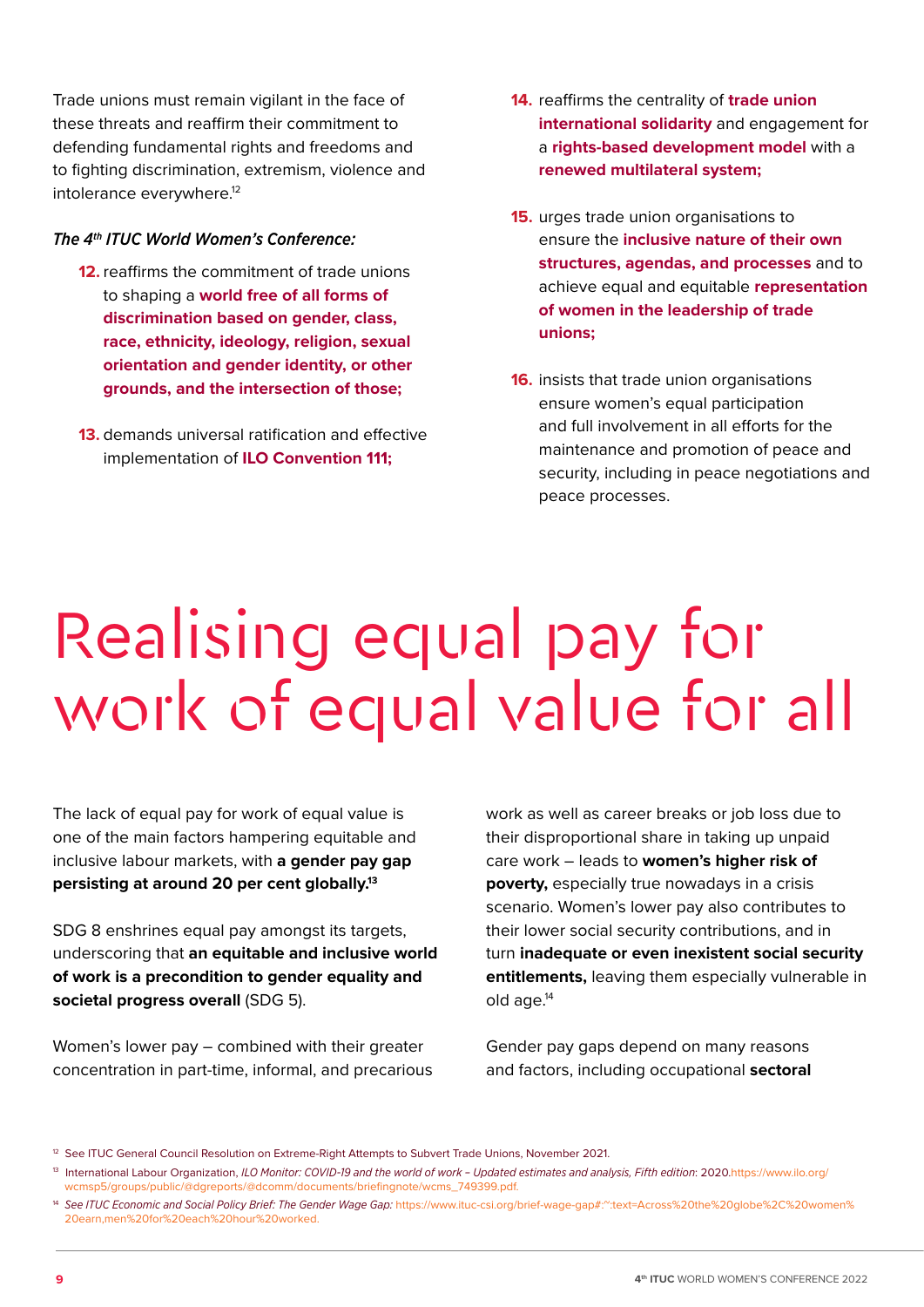**segregation** (overrepresentation in sectors and jobs that pay less being the major cause of vulnerability to the crisis) and **work-life balance deficiencies** with gendered differences in the division of family responsibilities (affecting women's career progression, their opportunities to access paid work, and their pay prospects), which can also be the cause of the **underrepresentation of women in managerial positions.** The share of women in managerial positions worldwide has increased only slightly over the past two decades, namely from 25.3 per cent in 2000 to 28.3 per cent in 2019. It remained unchanged from 2019 to 2020, which was the first year without an increase since 2013. According to the ILO, **it will take more than 140 years to achieve gender parity in managerial positions at the current rate of progress.**15 Finally, **gender discrimination**, both direct as well as indirect, remains a pervasive problem and major contributor to the gender wage gap.

**Intersectional discrimination** further exacerbates the pay gap for women who are members of disadvantaged groups, such as migrant women, ethnic minority women, women with a disability, older women and women of colour.16

The commitment to gender equality at work has never been more stringent. A range of measures are possible depending on where pay gaps are: at the bottom, in the middle or at the top of the wage distribution. I**nclusive labour market policies**, measures to formalise informal work and **measures tackling occupational segregation and discrimination** have proven right in reducing gender pay gaps, as have the adoption of living minimum wages.<sup>17</sup>

Statutory **minimum living wages**, with collective bargaining, are essential to fighting poverty, together with **universal social protection systems** 

**and floors** in line with international labour standards.

Minimum living wages and income are key to lifting women from the informal economy.

- **1.** A global target for the creation of **575 million new decent jobs by 2030 and formalisation of one billion informal workers,** among whom women are the majority.
- **2. Equal pay and anti-discrimination legislation, with effective implementation** and access to remedy, in line with international labour standards such as ILO Conventions 100 and 111, to ensure equal treatment to excluded groups of workers, such as migrant and Indigenous women, women of colour and disabled women – groups among whom pay gaps are higher.
- **3. Pay transparency** legislation along with measures and accessible data on wage levels for all categories of employment disaggregated by gender.
- **4. Quotas and/or targeted initiatives** to train, recruit and retain women in underrepresented sectors and jobs (such as STEM)<sup>18</sup> in order to tackle both horizontal and vertical gender-based occupational segregation across sectors and job categories.
- **5.** Elimination of gender-based violence and harassment at work and the **ratification and effective implementation of ILO C190 and R206.**<sup>19</sup>

<sup>15</sup> [https://ilostat.ilo.org/covid-19-and-the-sustainable-development-goals-reversing-progress-towards-decent-work-for-all/.](https://ilostat.ilo.org/covid-19-and-the-sustainable-development-goals-reversing-progress-towards-decent-work-for-all/)

<sup>16</sup> See *ITUC Economic and Social Policy Brief: The Gender Wage Gap:* [https://www.ituc-csi.org/brief-wage-gap#:~:text=Across%20the%20globe%2C%20](https://www.ituc-csi.org/brief-wage-gap#:~:text=Across%20the%20globe%2C%20women%20earn,men%20for%20each%20hour%20worked)  [women%20earn,men%20for%20each%20hour%20worked.](https://www.ituc-csi.org/brief-wage-gap#:~:text=Across%20the%20globe%2C%20women%20earn,men%20for%20each%20hour%20worked) 

<sup>&</sup>lt;sup>[17](https://www.ituc-csi.org/brief-wage-gap#:~:text=Across%20the%20globe%2C%20women%20earn,men%20for%20each%20hour%20worked)</sup> Minimum living wages can help to reduce pay disparities, particularly for low-income countries.

<sup>&</sup>lt;sup>18</sup> Science, technology, engineering and mathematics.

<sup>&</sup>lt;sup>19</sup> See relevant section in this document.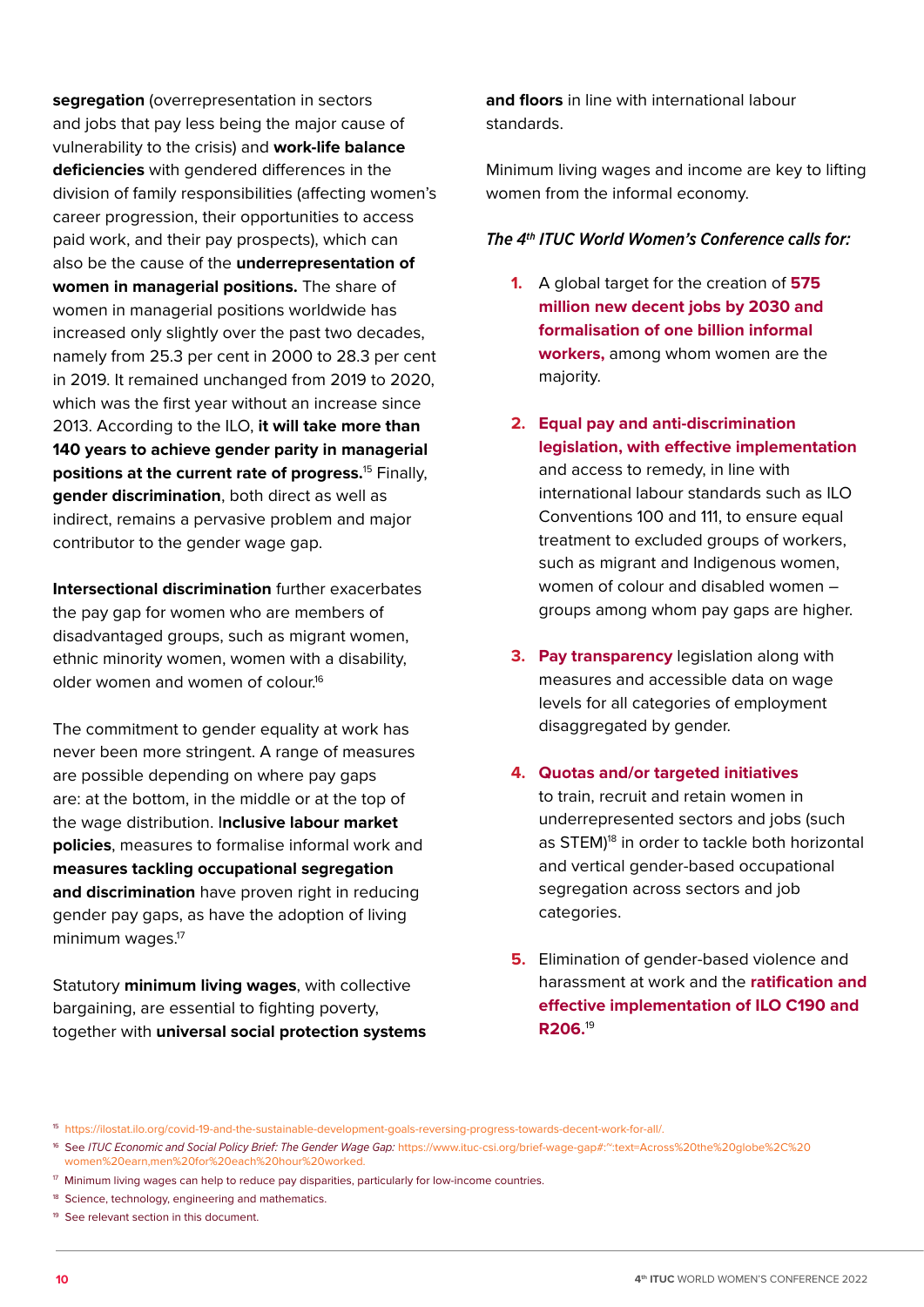- <span id="page-10-0"></span>**6.** Increased public investments in the care **sector** and adoption of **family-friendly policies** to support the reconciliation of work and family responsibilities.<sup>20</sup>
- **Minimum living wages,** established through **7.** statutory processes or collective bargaining, as set out in the ILO Centenary Declaration.
- **8.** Adequate **universal social protection systems and floors** in line with ILO Convention 102 and Recommendation 20221
- **9.** The centrality of **collective bargaining and social dialogue** to put an end to the gender pay gap.

### Towards universal gender-responsive social protection systems

According to the  $ILO<sup>22</sup>$ , only 46.9 per cent of the global population is effectively covered by at least one social protection benefit, while the remaining 53.1 per cent – as many as **4.1 billion people – are left wholly unprotected.** Only 30.6 per cent of the working-age population are legally covered by comprehensive social security systems that include a full range of benefits, from child and family benefits to old-age pensions.

The pandemic has dramatically shown the **gender gaps in terms of social protection coverage**, with women's coverage lagging behind men's by a substantial eight percentage points.<sup>23</sup> In addition to women's lower social protection coverage, **gender gaps in benefit levels are extremely high in some countries.** Gender gaps in social protection tend

to be especially acute after the retirement age, putting women at a substantially greater risk of poverty than men.

The gender gap in social protection coverage is related to both labour market inequalities and to the gender-biased design of social protection systems.24 Women tend to have lower contributions because they are **underrepresented in the labour market and in jobs with higher wages,** and are overrepresented in **more precarious and informal employment** (with lower wages). Furthermore, women still assume the total **responsibility for unpaid care tasks** within households, which directly limits their employment opportunities, hence their access to social protection entitlements.

- <sup>21</sup> See section on universal gender-responsive social protection systems in this document.
- 22 ILO, *World Social Protection Report,* 2020-22, January 2022: [https://www.ilo.org/global/publications/books/WCMS\\_817572/lang--en/index.htm.](https://www.ilo.org/global/publications/books/WCMS_817572/lang--en/index.htm)
- 23 ILO, *World Social Protection Report,* 2020-22, January 2022: [https://www.ilo.org/global/publications/books/WCMS\\_817572/lang--en/index.htm.](https://www.ilo.org/global/publications/books/WCMS_817572/lang--en/index.htm)
- 24 ITUC, *Gender Gaps in Social Protection,* August 2018: <https://www.ituc-csi.org/brief-gender-gaps>. In many countries, social protection schemes have been designed around a male breadwinner model. This penalises women, who are more likely to experience different contribution histories than those of men and who tend to have lower total accumulated contributions.

<sup>&</sup>lt;sup>20</sup> See section on building a care economy in this document.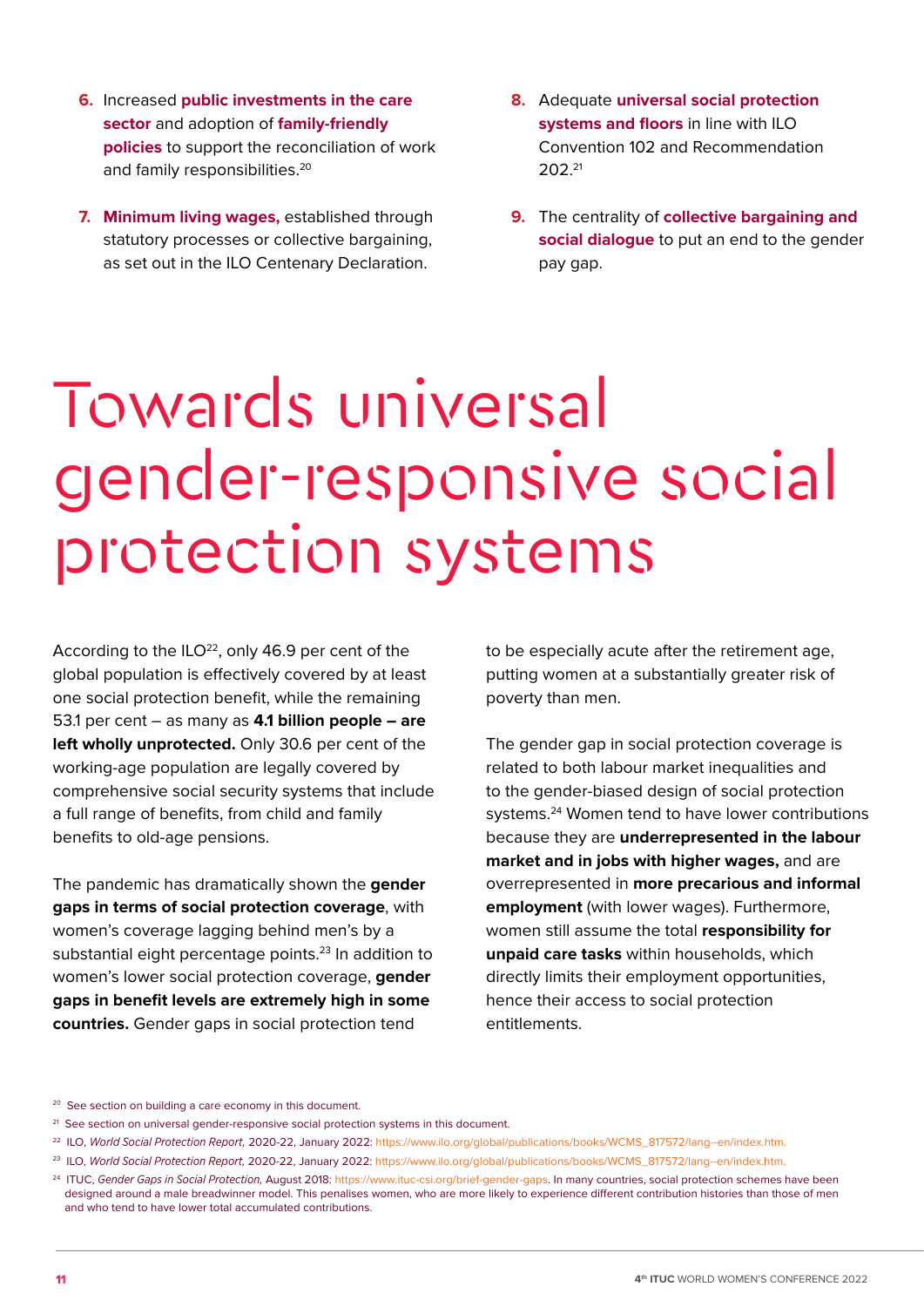In order to close the gender gaps in social protection, persistent barriers to women's participation in the labour market need to be removed through massive **public investments in the care economy**, as well as through policies **supporting the transition to the formal economy.** Adequate public investments in public care services and the adoption of family-friendly policies can enable women's effective labour force participation while promoting a more equitable sharing of unpaid care responsibilities. In this sense, the implementation of the **UN Global Accelerator for jobs and social protection**<sup>25</sup> is key, given its ambitious targets on decent jobs creation in the care economy and on the setting up of social protection floors for all by 2030.

Moreover, **paid maternity, parental and family leave and flexible working arrangements** are key in alignment with the **ILO Convention 156**  on workers with family responsibilities and ILO Convention 183 on maternity protection. **Closing the gender pay gap** will also help to ensure decent livelihoods for working women and address part of the balance in women and men's social security contributions.

To expand women's access to social protection, adequate public **non-contributory social protection schemes** should be ensured, such as basic pensions and guaranteed minimum unemployment benefits, in line with **ILO Recommendation 202 on social protection floors.** 

Building **permanent, universal and genderresponsive social protection systems** is a must to advance towards the SDGs, especially SDG 8, with its targets on employment and decent work, providing strong leverage for the achievement of SDG 5 (gender equality) and SDG 10 (fighting inequalities), as well as for eradicating poverty and hunger (SDG 1 and 2).<sup>26</sup>

The planning and implementation of universal social protection systems must be based on **social dialogue,** and the disastrous experiences from the privatisation of state pension and social security schemes must not be repeated.

- **1. Sustainable and gender-responsive social protection systems** to achieve adequate social protection for all, including social protection floors, in line with **the ILO Standards**<sup>27</sup> **and the ILO Centenary Declaration.**
- **2.** Specific **policies to close the gender gap in social protection,** such as:
	- public investments in the care economy and the promotion of decent jobs;
	- recognition of adequate credit care periods in contributory social protection systems in order to maintain contribution levels;
	- provision of paid maternity and parental leave, the latter allowing a more equal division of care responsibilities between parents;
	- the development of national social protection floors, including basic pensions and minimum unemployment benefits, with universal coverage, including for women in precarious and informal work;
	- specific policies to support and facilitate the transition to the formal economy in line with ILO Recommendation 204;
	- a range of policies to close the gender pay gap, including pay transparency, minimum living wages and strong anti discrimination legislation, as well as the promotion of collective bargaining.

<sup>25</sup> UN, *Policy Brief Investing in Jobs and Social Protection for Poverty Eradication and a Sustainable Recovery*, September 2021: [https://www.ilo.org/global/about](https://www.ilo.org/global/about-the-ilo/newsroom/news/WCMS_821167/lang--en/index.htm)  [the-ilo/newsroom/news/WCMS\\_821167/lang--en/index.htm.](https://www.ilo.org/global/about-the-ilo/newsroom/news/WCMS_821167/lang--en/index.htm)

<sup>26</sup> UN Commission on Social Development, *Resolution of the 60th session,* February 2022: [https://documents-dds-ny.un.org/doc/UNDOC/LTD/N22/254/84/PDF/](https://documents-dds-ny.un.org/doc/UNDOC/LTD/N22/254/84/PDF/N2225484.pdf?OpenElement)  [N2225484.pdf?OpenElement.](https://documents-dds-ny.un.org/doc/UNDOC/LTD/N22/254/84/PDF/N2225484.pdf?OpenElement)

<sup>&</sup>lt;sup>27</sup> ILO instruments which will further close the gender gaps in social protection: Convention 102 and Recommendation 202, C156, C183, C100 and C189 and  [C190, ILO C189 on Domestic Workers and ILO C177 on Home Work.](https://documents-dds-ny.un.org/doc/UNDOC/LTD/N22/254/84/PDF/N2225484.pdf?OpenElement)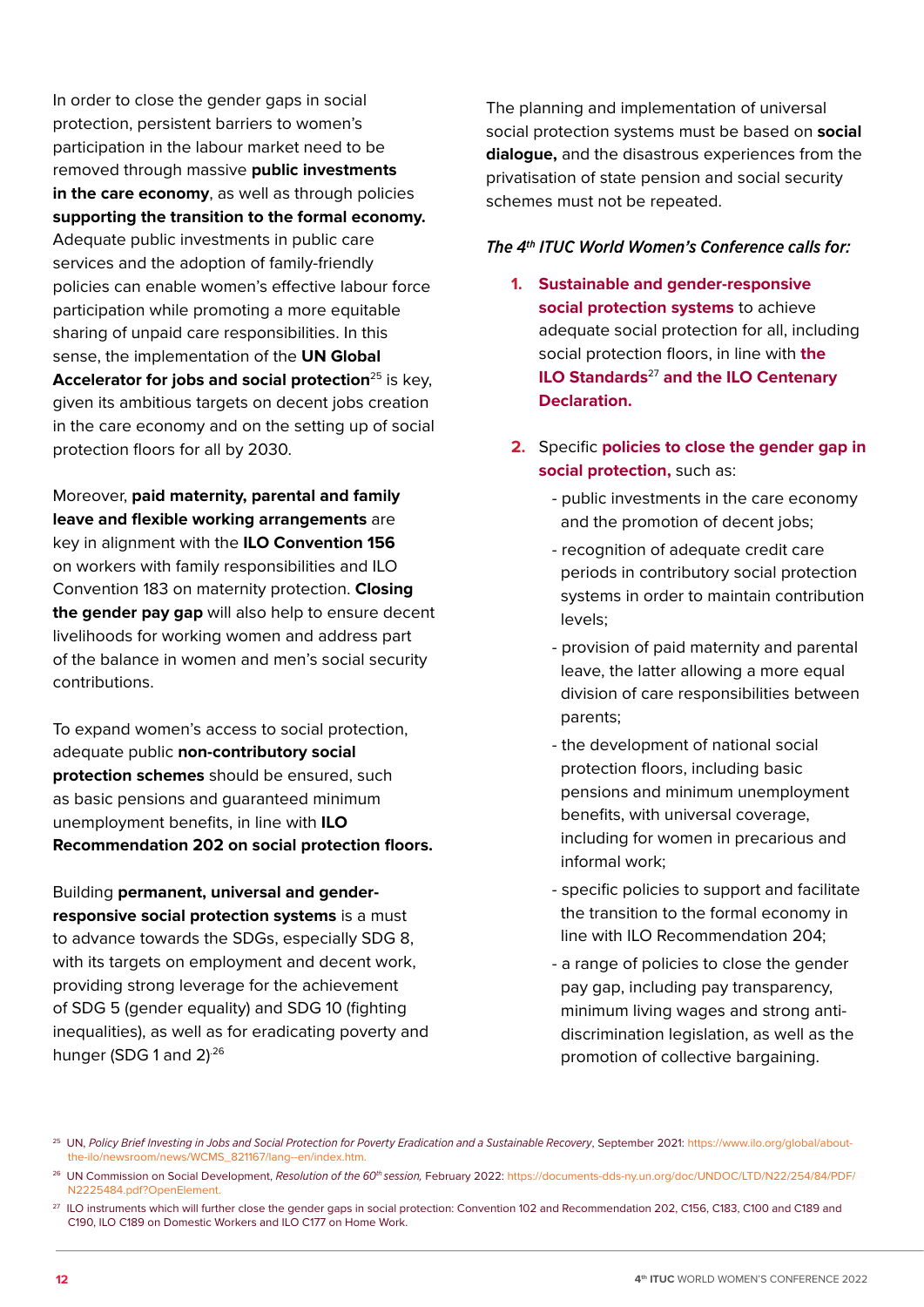- <span id="page-12-0"></span>The establishment of a **global social 3. protection fund** for the least wealthy countries,28 in line with the 2021 ILO ILC Conclusions on Social Security and the UN Our Common Agenda Report.
- **Social dialogue** in the establishment and **4.** implementation of gender-transformative social protection schemes.
- **5.** Adequate **funding of gender-responsive social protection reforms** through progressive national tax systems, tax reform measures (including a global minimum corporate tax rate, financial transaction taxes, wealth taxes and a crackdown on tax avoidance by corporations and the wealthy) and debt relief.<sup>29</sup>

### Ensure a gendertransformative just transition

The latest report by the Intergovernmental Panel on Climate Change (IPCC)<sup>30</sup> depicts the bleakest picture yet of the climate emergency, which will affect disproportionally billions of people living and working in poverty. **Too many countries are still failing to meet the Paris Agreement, the SDG ambitions and their obligations under nationally determined contributions (NDCs)** on emissions reductions<sup>31</sup> and climate adaptation.

**More international cooperation is needed. Developed countries must work with low-income, developing, and emerging economies to pave the way toward a zero-carbon future.** This means delivering sufficient funding, enabling developing countries to invest in climate-change mitigation and sustainable economic growth. Overall, Africa is the

region with the biggest climate funding gap. Unless this changes soon, clean energy will account for only 10 per cent of new power generated in Africa in 2030.32

Together with governments, the **business sector bears key responsibility for climate and environmental sustainability,** and the call for due diligence and private sector accountability has never been so stringent.

The climate emergency will further exacerbate gender inequalities and inequities in the world of work due to job and income losses; lack of essentials, such as food and energy; and inaccessibility to social protection, health and care services, and safe transport – all this posing

- 29 See ITUC, *Financing Recovery and Building the Economy of the Future,* April 2021: [https://www.ituc-csi.org/financing-recovery-report.](https://www.ituc-csi.org/financing-recovery-report)
- <sup>30</sup> https://www.ipcc.ch/report/ar6/wg2/?msdynttrid=ttaiGKgZiCeScE5L\_fZMYF8RJGCfu6fCv7NAgX2j7v0.

<sup>28</sup> ITUC, *A Global Social Protection Fund is possible*, June 2020: [https://www.ituc-csi.org/global-social-protection-fund.](https://www.ituc-csi.org/global-social-protection-fund)

<sup>&</sup>lt;sup>31</sup> Keep global warming below 1.5 degrees.

<sup>32</sup> Sharon Ikeazor, Nigeria's minister of state for environment: [https://www.project-syndicate.org/commentary/africa-climate-change-funding-gap-by-sharon](https://www.project-syndicate.org/commentary/africa-climate-change-funding-gap-by-sharon-ikeazor-2021-04)  [-ikeazor-2021-04](https://www.project-syndicate.org/commentary/africa-climate-change-funding-gap-by-sharon-ikeazor-2021-04)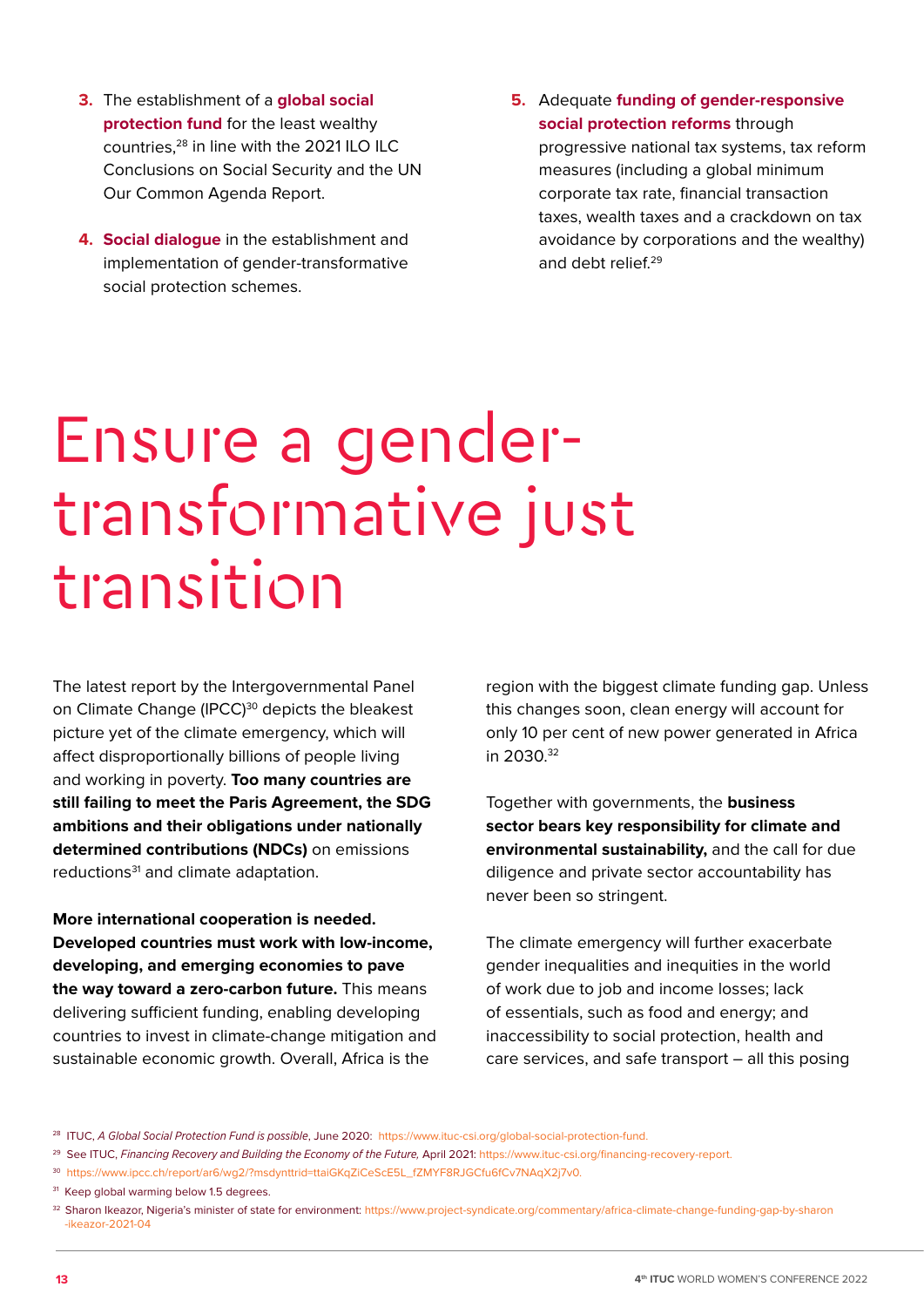risks for a surge in gender-based violence in the world of work. **Women will particularly bear the brunt of the climate emergency and are at risk of encountering a further deepening of the already persistent inequalities in the labour market.**

Trade unions have put the climate emergency at the forefront of their call for a New Social Contract, demanding investments for the creation of **climatefriendly jobs along with just transition measures to underpin industrial transformations.** While economic transformations to a clean economy are an imperative, these cannot happen to the detriment of workers' futures. Sustainable strategies should be shaped by linking industrial policies to employment, labour market policies and decent work.<sup>33</sup>

**Just transition requires gender-transformative investments and policies to ensure equitable outcomes in response to the climate emergency.** The care economy represents a key sector in this respect that requires solid public investments for the creation of almost 300 million new decent and climate-friendly jobs in education, health and social services<sup>34</sup>

Increased investments in green infrastructure, sustainable agriculture and renewables are equally crucial.35 Renewable energy could employ millions of people by 2050, improving energy efficiency and bringing along an improved gender balance in the future energy sector. This represents an opportunity for women, as employment is more inclusive in the renewable energy, with better

gender balance (32% women in the renewables workforce compared to 21% in fossil fuels).<sup>36</sup> Transformative policies are also needed to overcome sectoral and occupational segregation, including through equitable access to STEM<sup>37</sup> -related education and jobs.

**The Paris Agreement enshrines the imperatives**  of a just transition of the workforce,<sup>38</sup> the creation **of decent work and the critical role of trade unions and social dialogue.** Only 64 out of 190 NDCs to climate goals refer to women.39 This must be reversed. Just transition plans must happen with the equitable participation and representation of women workers, in their diversity, in decisionmaking at all levels.

- **1.** The creation of **575 million new jobs decent and climate-friendly jobs – by 2030** and the **formalisation of at least one billion informal workers,** representing half of the total global informal economy.40
- **2.** The adoption and implementation of **gender-transformative just transition plans,**<sup>41</sup> in line with the ILO guidelines for a just transition $42$ ; increasing public investments in the care economy, in green infrastructure, and in sustainable agriculture and renewables; and ensuring young women's access to STEM-related education and jobs.
- <sup>33</sup> Just transition measures include social protection, income support with reskilling and redeployment support, support of local capabilities, and entrepreneurship development, especially for women and youth.
- 34 See ILO, *Greater investment in care could create almost 300 million jobs:* [https://www.ilo.org/global/about-the-ilo/newsroom/news/WCMS\\_838469/lang--en/](https://www.ilo.org/global/about-the-ilo/newsroom/news/WCMS_838469/lang--en/index.htm)  [index.htm.](https://www.ilo.org/global/about-the-ilo/newsroom/news/WCMS_838469/lang--en/index.htm) And see the section on care in this document.
- 35 See ITUC: [https://www.ituc-csi.org/IMG/pdf/just\\_jobs\\_campaign\\_brief.pdf.](https://www.ituc-csi.org/IMG/pdf/just_jobs_campaign_brief.pdf)
- 36 See IRENA, *Renewable Energy and Jobs Annual Review 2020:* [https://www.irena.org/publications/2020/Sep/Renewable-Energy-and-Jobs-Annual-](https://www.irena.org/publications/2020/Sep/Renewable-Energy-and-Jobs-Annual-Review-2020)  [Review-2020.](https://www.irena.org/publications/2020/Sep/Renewable-Energy-and-Jobs-Annual-Review-2020)
- <sup>37</sup> Science, technology, engineering, and mathematics.
- <sup>38</sup> The Paris Agreement: [https://unfccc.int/files/essential\\_background/convention/application/pdf/english\\_paris\\_agreement.pdf](https://unfccc.int/files/essential_background/convention/application/pdf/english_paris_agreement.pdf) and the UN page providing further guidance on the agreement: [https://www.un.org/en/climatechange/paris-agreement.](https://www.un.org/en/climatechange/paris-agreement)
- 39 See UN Women, *The Gender Snapshot, Progress on SDGs,* 2021: [https://data.unwomen.org/sites/default/files/inline-files/UN%20Women%20presentation-](https://data.unwomen.org/sites/default/files/inline-files/UN%20Women%20presentation-7Mar.pdf)  [7Mar.pdf.](https://data.unwomen.org/sites/default/files/inline-files/UN%20Women%20presentation-7Mar.pdf)
- 40 See ITUC, *Just Jobs campaign brief Creating jobs: what can governments do?* [https://www.ituc-csi.org/just-jobs-campaign-brief-creating.](https://www.ituc-csi.org/just-jobs-campaign-brief-creating)
- 41 See ITUC, *Just Transition Expert paper:* [https://www.unwomen.org/sites/default/files/Headquarters/Attachments/Sections/CSW/66/EGM/Expert%20Papers/](https://www.unwomen.org/sites/default/files/Headquarters/Attachments/Sections/CSW/66/EGM/Expert%20Papers/Samantha%20SMITH_CSW66%20Expert%20Paper.pdf)  [Samantha%20SMITH\\_CSW66%20Expert%20Paper.pdf](https://www.unwomen.org/sites/default/files/Headquarters/Attachments/Sections/CSW/66/EGM/Expert%20Papers/Samantha%20SMITH_CSW66%20Expert%20Paper.pdf) and Global Unions UNCSW66 statement, *Global Unions call to action for a gender-transformative and inclusive just transition for a green and caring world:* [https://www.ituc-csi.org/IMG/pdf/uncsw66\\_global\\_unions\\_statement\\_final.pdf.](https://www.ituc-csi.org/IMG/pdf/uncsw66_global_unions_statement_final.pdf)
- 42 See ILO, *ILO Guidelines for a just transition towards environmentally sustainable economies and societies for all,* [https://www.ilo.org/wcmsp5/groups/public/@](https://www.ilo.org/wcmsp5/groups/public/@ed_emp/@emp_ent/documents/publication/wcms_432859.pdf) ed\_emp/@emp\_ent/documents/publication/wcms\_432859.pdf.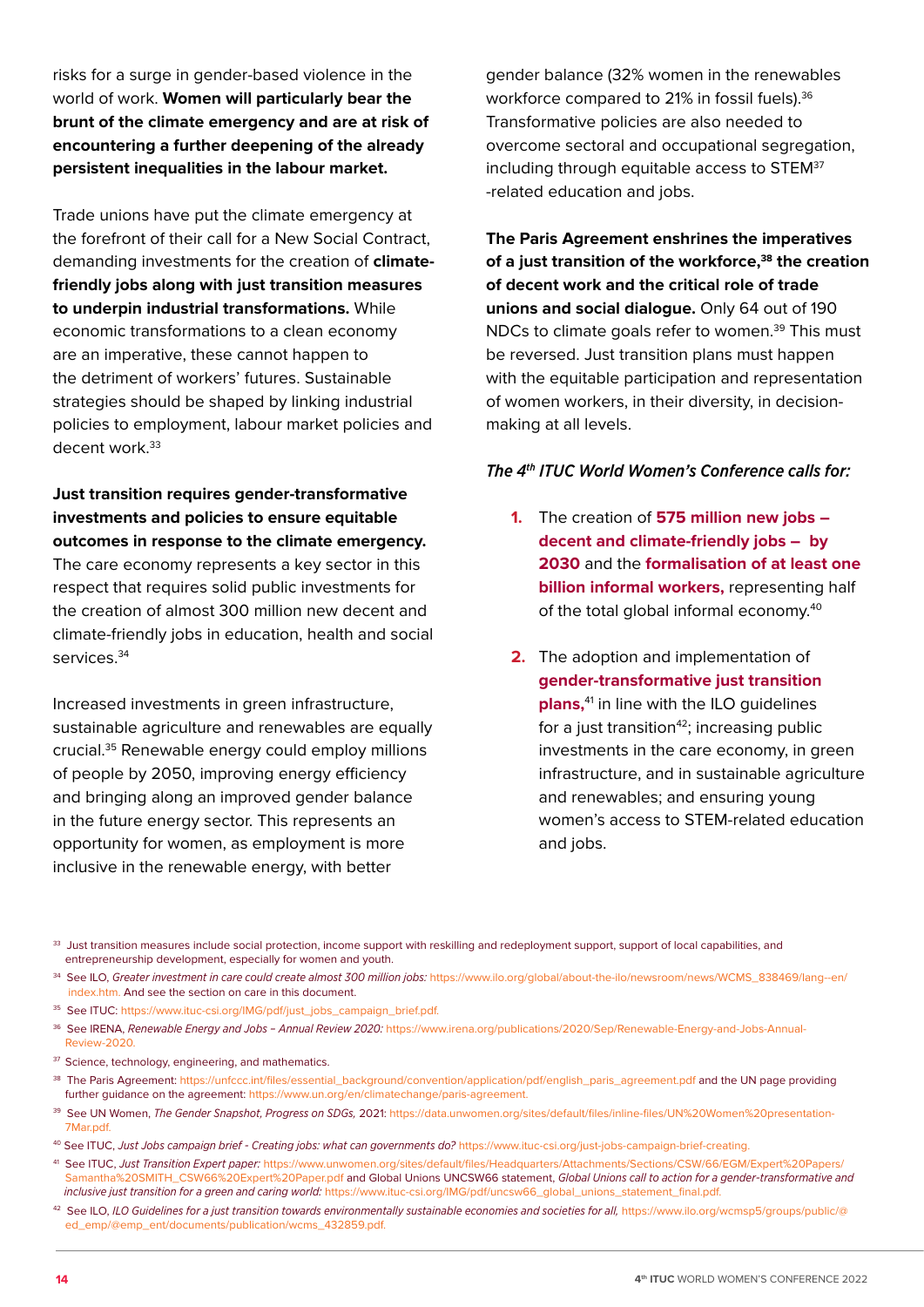- <span id="page-14-0"></span>Ensuring the **equitable participation and 3. representation of women workers, in their diversity, in decision-making at all levels** and in social dialogue, and supporting (young) women workers leading on  $climate<sup>43</sup>$
- Ensuring **environmental and human rights 4. due diligence in business operations** and along global supply chains.
- **5.** A **gender-transformative climate finance,** including the commitment of US\$100 billion per year to decarbonise the Global South, the enlargement of fiscal space through progressive tax policies, and putting an end to tax havens so as to ensure that the wealthiest companies and countries contribute the most.
- **6.** Mobilisation of carbon-related revenues through the collection of carbon taxes in a progressive manner that can also serve carbon reduction ambitions.44

### Equitable access to skills development, training and life-long learning

Although progress towards achieving gender equality in education has been made, poverty, early marriage, gender-based violence, the burden of unpaid domestic work on young girls, as well as migration and refugee status, continue to be major obstacles. Before COVID, there were approximately 258 million children and young people out of school, and two thirds of all children who have never been to school are girls.<sup>45</sup> One of the most worrying and long-lasting effects of the COVID-19 pandemic is the school dropout: remote learning remains out of reach for at least 500 million

students.46 Moreover, it is estimated that 101 million additional children and young people (from grades 1 to 8) fell below the minimum reading proficiency level in 2020 owing to the consequences of the pandemic, which wiped out the education gains achieved over the past 20 years.<sup>47</sup>

As basic education is often a prerequisite for further skills development, this educational disadvantage will accumulate throughout women's lives. Access for all to basic education, along with the elimination of child labour, is crucially important.

47 See <https://sdgs.un.org/goals/goal4>

<sup>43</sup> Only 24 per cent of seats on COVID-19 policy taskforces worldwide are held by women, limiting the effectiveness of crisis planning and response. See UN Women, *Beyond COVID-19: A feminist plan for sustainability and social justice:* [https://www.unwomen.org/sites/default/files/2021-11/Feminist-plan-Key](https://www.unwomen.org/sites/default/files/2021-11/Feminist-plan-Key-messages-en.pdf)  [messages-en.pdf.](https://www.unwomen.org/sites/default/files/2021-11/Feminist-plan-Key-messages-en.pdf)

<sup>44</sup> See ITUC, Financing Recovery and Building the Economy of the Future, April 2021: [https://www.ituc-csi.org/financing-recovery-report.](https://www.ituc-csi.org/financing-recovery-report)

<sup>45</sup> See ITUC, *The crucial role of trade unions in the implementation of the Beijing platform for action - Beijing +25,* 2020: [https://www.ituc-csi.org/IMG/pdf/](https://www.ituc-csi.org/IMG/pdf/beijing_25_report_en.pdf)  [beijing\\_25\\_report\\_en.pdf.](https://www.ituc-csi.org/IMG/pdf/beijing_25_report_en.pdf)

<sup>46</sup> See [https://www.un.org/sustainabledevelopment/wp-content/uploads/2019/07/E\\_Infographic\\_04.pdf.](https://www.un.org/sustainabledevelopment/wp-content/uploads/2019/07/E_Infographic_04.pdf)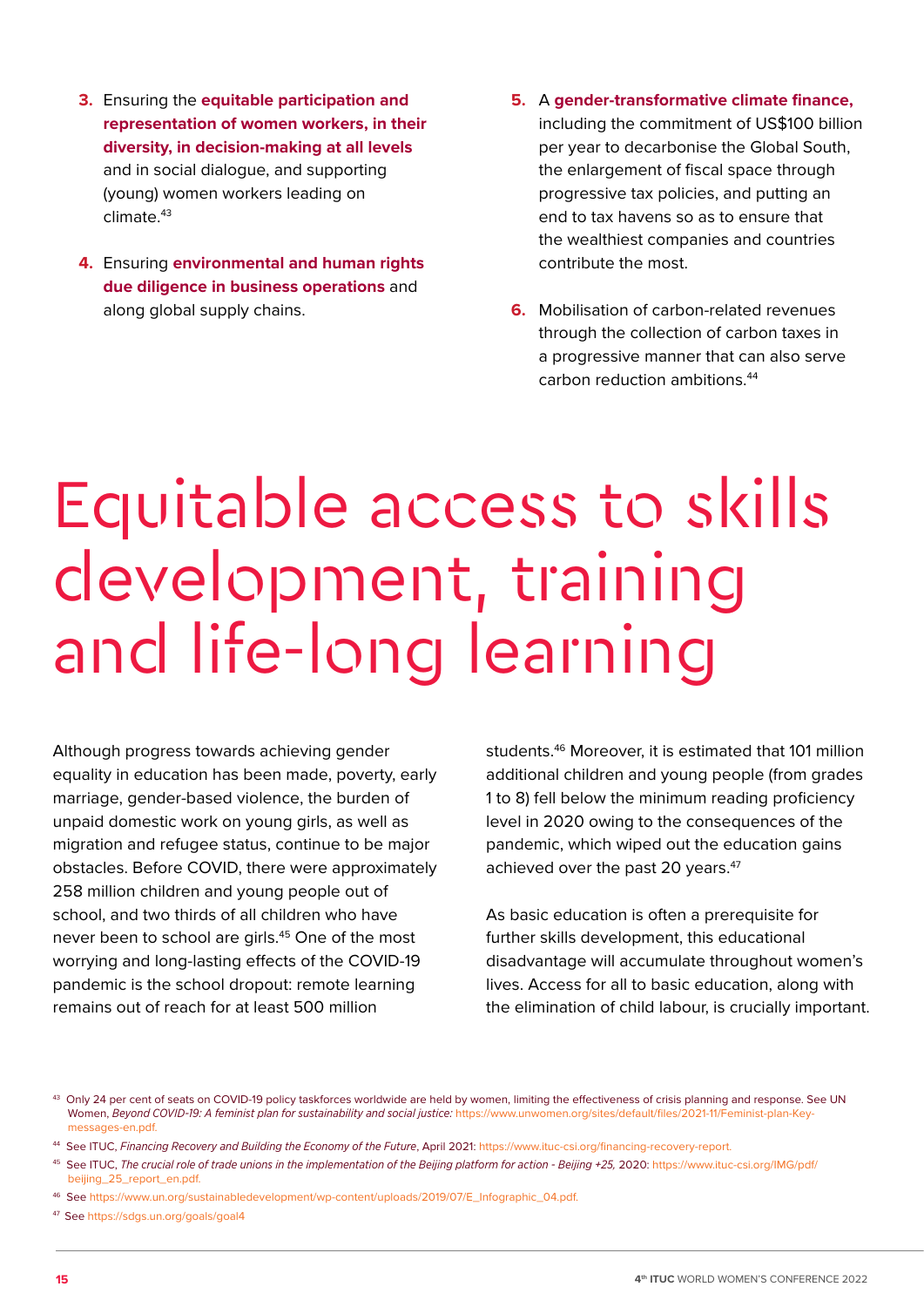Lifelong learning requires investment at all levels, from pre-school through to higher education. Equal access for girls and women at all these levels is vital, as is the development and recognition of qualification pathways to enable workers to increase their knowledge and move between jobs.

Unequal access to education and training is one of the many factors hindering women's effective participation in the labour market. As a result, women enter the labour market on an unequal footing compared to men, with women facing more difficulties finding decent and secure employment. For women at work, even before the current crisis, occupational segregation and gender stereotypes kept women confined to lower-pay and lowerstatus jobs – with little or no social protection and with lack of access to education and training. These include jobs in the care sector, such as education, health and care services; in hospitality, clerical, shop and sales work; and in light manufacturing in global supply chains.

The crisis has further exposed the low pay and poor working conditions of women workers in jobs and sectors that were deemed "essential", such as food, retail, health and care services, education, and cleaning. These jobs have consistently been undervalued and underpaid simply because they are performed by women. Over 70 per cent of the world's social and health care workforce is comprised of women<sup>48</sup> whilst the percentage of women employed in services, including domestic work and food, retail and cleaning services, stands at over 58 per cent. Women in these sectors, especially those in the informal economy, often lack the skills to perform their jobs efficiently and in safety. And when women have acquired the necessary skills to perform their jobs, these are often not properly recognised and adequately reflected in their pay.49

Education and training strategies, with active labour market policies for skilling, reskilling and upskilling, are key to just transition plans in the context of climate and technological shifts.

However, the gender divide in women's access to skills development remains wide due to a range of factors: barriers to education and training, especially in rural and informal economies; sociocultural and economic constraints; gender biases in occupational choices; and low representation of women in STEM subjects.50

Gender disparities persist in access to technical vocational education and training (TVET), formal and non-formal education and training, as well as apprenticeships and traineeships.

Women also face barriers in accessing digital skills that are essential, especially in sectors that have shifted to teleworking during the pandemic, such as the education and services sectors.

Yet women's access to skills development does not always lead to an increase in women's labour force participation rates or more opportunities for professional development; this is due to persisting structural, economic, social and cultural barriers – such as lack of access to public (child) care services, paid maternity leave and other familyfriendly provisions at work – and also due to gender-based discrimination.

Social dialogue, collective bargaining and the role of unions is fundamental for conceiving and delivering lifelong learning schemes and skills development pathways. Many unions also organise and deliver learning as part of the services they provide.

50 ILO, Policy Brief: *The gender divide in skills development: Progress, challenges and policy options for empowering women,* August 2020: [https://www.ilo.org/](https://www.ilo.org/wcmsp5/groups/public/---ed_emp/---ifp_skills/documents/publication/wcms_244380.pdf)  [wcmsp5/groups/public/---ed\\_emp/---ifp\\_skills/documents/publication/wcms\\_244380.pdf](https://www.ilo.org/wcmsp5/groups/public/---ed_emp/---ifp_skills/documents/publication/wcms_244380.pdf)

<sup>48</sup> [https://www.ilo.org/global/about-the-ilo/newsroom/news/WCMS\\_741060/lang--en/index.htm.](https://www.ilo.org/global/about-the-ilo/newsroom/news/WCMS_741060/lang--en/index.htm)

<sup>&</sup>lt;sup>49</sup> There is an element of skills mismatch in regional labour markets. Recent ILO research shows that, in OECD countries, the incidence of over-education tends to be higher for women than for men. In several countries in the Arab region and in North Africa, high unemployment rates among female university graduates suggest that women are at a disadvantage in gaining work appropriate to their education and skills. See p. 6. https://www.ilo.org/wcmsp5/groups/public/- [ed\\_emp/---ifp\\_skills/documents/publication/wcms\\_244380.pdf](https://www.ilo.org/wcmsp5/groups/public/---ed_emp/---ifp_skills/documents/publication/wcms_244380.pdf)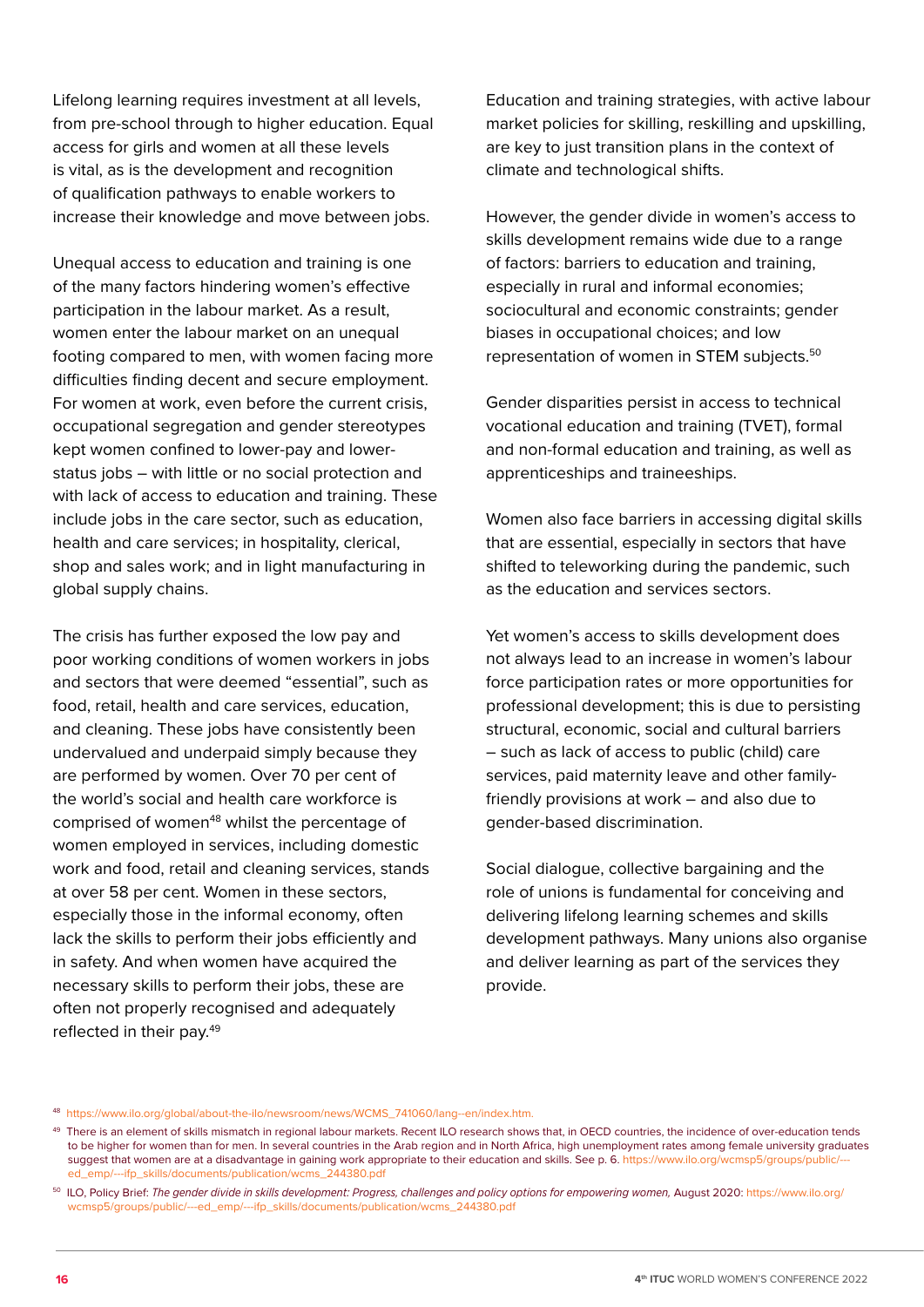### <span id="page-16-0"></span> *The 4th ITUC World Women's Conference calls for:*

- Ensuring inclusive and gender-responsive **1.** strategies on skills and lifelong learning in line with the SDGs.
- **2.** Ensuring equitable access to skills development, training and lifelong learning for all, regardless of gender, race, ethnicity, migration, disability or LGBTI+ status.
- **3.** Access to free and quality education as a prerequisite to lifelong learning; increased public investments in public education and training.
- **4.** Targeted measures to close the gender digital divide as part of gender-responsive lifelong learning initiatives.
- **5.** Targeted initiatives to train, recruit and retain women in underrepresented sectors and jobs (such as STEM).<sup>51</sup>
- **6.** Gender quotas in apprenticeship or traineeship programmes and measures to ensure equality in qualifications recognition across occupations.
- **7.** Engagement in social dialogue and collective bargaining to forge and implement lifelong learning and skills development policies.
- **8.** Support to trade union organisations to build and/or strengthen awarenessraising campaigns aimed at addressing gender-based discrimination and gender stereotypes at work and in society that contribute to occupational segregation.

## Building women's transformational leadership

Although significant progress has been made in recent years, women and other equity-seeking groups of workers, such as racialised, migrant, disabled and LGBTQI+ workers, remain heavily underrepresented in leadership positions within our movement. While women's participation in trade

unions has increased – with the average women's membership rates in ITUC affiliates standing at 42 per cent in 2018 – this has not been adequately reflected in the leadership of trade unions. Since 2014, the ITUC's "Count Us In!" campaign has sought to achieve at least 30 per cent

<sup>51</sup> See also *Realising equal pay for work of equal value for all*, part of this document.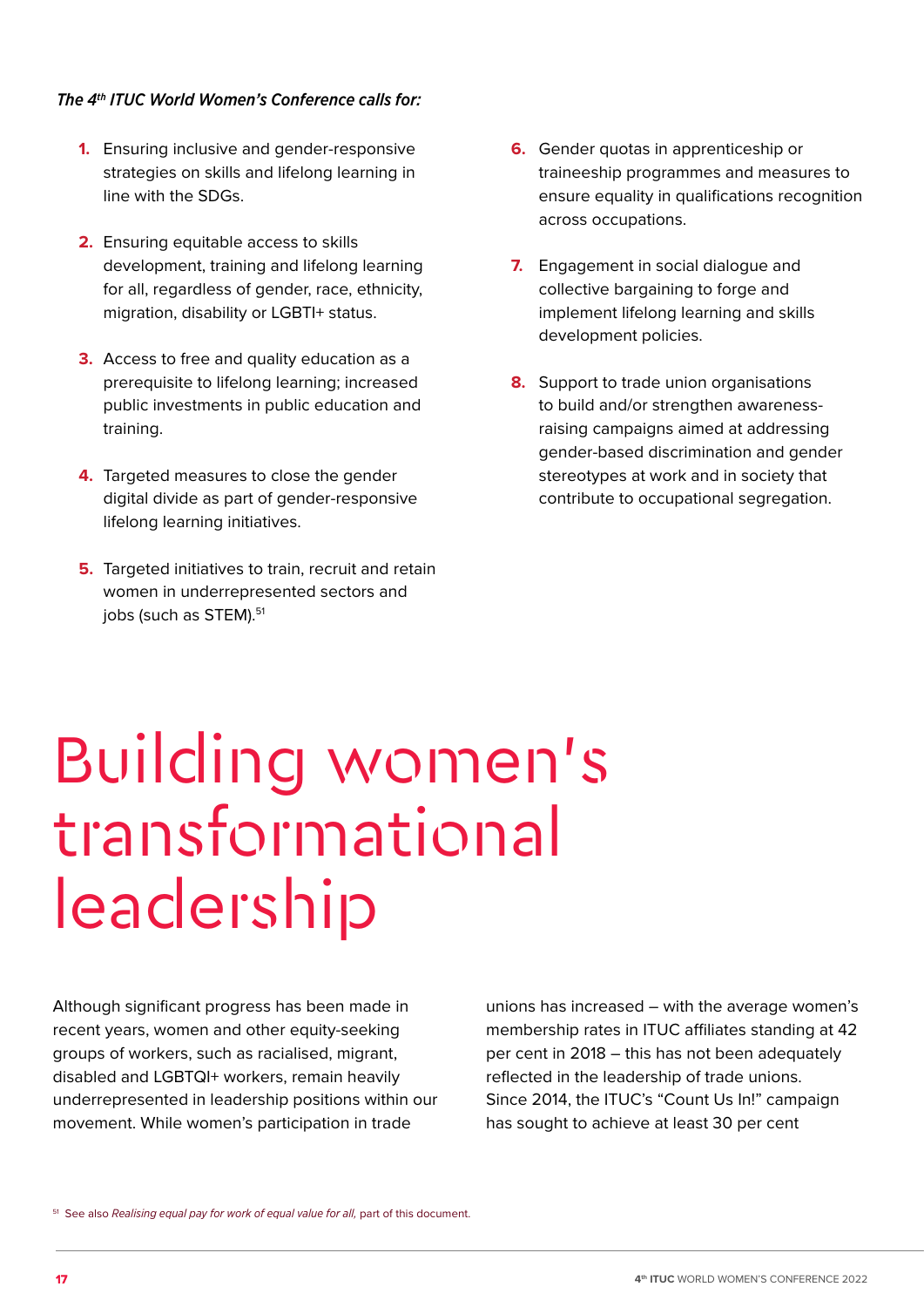representation of women in the decision-making bodies of ITUC affiliates. By 2018, the average representation of women in the highest decisionmaking bodies of ITUC affiliates was 28 per cent, with just seven per cent of top leadership posts held by women. Yet it is increasingly the activism of women, in all their diversity, that is driving forward the trade union movement.

The ITUC, at its last World Congresses in 2014 and 2018, confirmed the "Count Us In!" campaign, urges affiliates to increase representation of women in leadership whilst refocusing efforts to address key structural issues impeding women's advancement in the labour market, with a particular focus on the role of the care economy and gender-based violence and harassment.

Building women's transformational leadership in our movement is especially crucial now at a time when progressive economic, social and labour market policies as well as gains on gender equality are threatened by the current health and socioeconomic crisis and by a hostile political climate, characterised by aggressive nationalism, racism, xenophobia, misogyny, shrinking democratic space, and attacks on civil rights and liberties.

It is also critical to the future of our movement to ensure that its leadership, at every level – from the global to the local, and across decisionmaking structures – is reflective, representative and inclusive of its current and future membership and base. This will ensure that the vision, agenda and priorities of our movement incorporate new perspectives, strategies and solutions to shape the world of work in a manner that benefits workers, in all their diversity. This will also help ensure that our movement can rise to the increasingly stark challenges of today and tomorrow.

- **9.** Trade union organisations to ensure the inclusive nature of their own structures, agendas, and processes and achieve equal and equitable representation of women in the leadership of trade unions.
- **10.** Trade unions to enhance efforts towards organising women in all their diversity as well as other equity-seeking groups of workers, including racialised, migrant, disabled and LGBTQI+ workers.
- **11.** Trade union organisations to support the development of programmes, campaigns and initiatives to foster women's transformational leadership within trade unions as well as mentorship programmes and initiatives for young women.
- **12.** The strengthening and expanding of women's (cross-union) networks and structures that are driving a gendertransformative agenda within trade unions.
- **13.** By the next 6th ITUC World Congress, Trade unions to commit to a minimum of 50 per cent women's representation in the decision-making bodies of all ITUC affiliates, following the example of ITUC affiliates that have already achieved gender parity.
- **14.** Trade unions to ensure gender parity at all levels of decision-making, including in collective bargaining and social dialogue teams and structures.